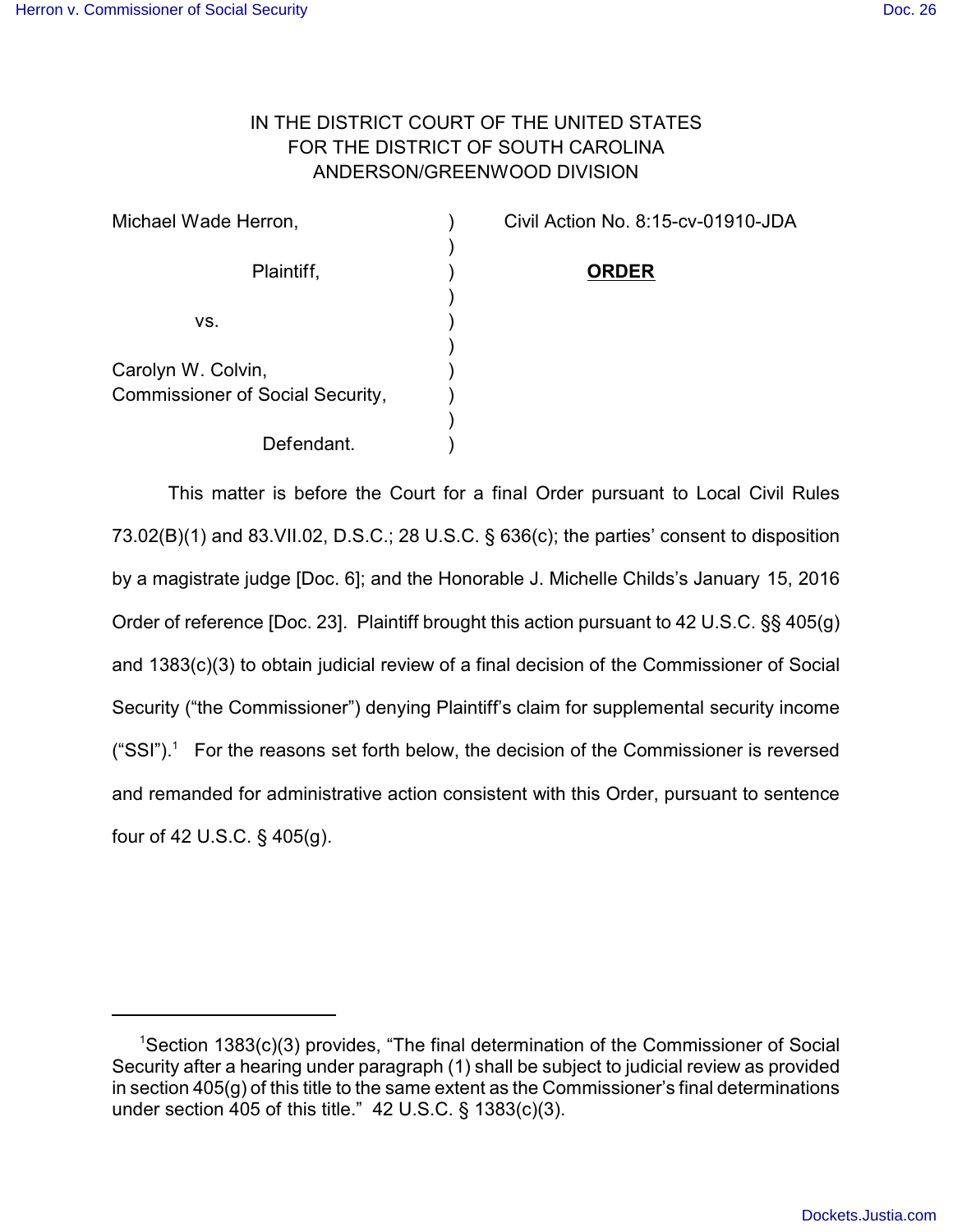#### **PROCEDURAL HISTORY**

In March 2012, Plaintiff filed an application for SSI, alleging disability beginning December 1, 2008. $^{2}$  [R. 158–63.] The claim was denied initially and on reconsideration by the Social Security Administration ("the Administration"). [R. 104–08, 114–16.] Plaintiff requested a hearing before an administrative law judge ("ALJ") and on October 24, 2013, ALJ Frances W. Williams conducted a hearing on Plaintiff's claims. [R. 25–76.]

The ALJ issued a decision on December 12, 2013, finding Plaintiff not disabled. [R. 9– 24.] At Step 1,<sup>3</sup> the ALJ found Plaintiff had not engaged in substantial gainful activity since March 22, 2012, the application date. [R. 14, Finding 1.] At Step 2, the ALJ found Plaintiff had the following severe impairments: depression, anxiety, personality disorder, and mild contractures of the two fingers of the left non-dominant hand. [R. 14, Finding 2.] The ALJ also found Plaintiff had a history of a right ankle fracture in 2007. [R. 14.] At Step 3, the ALJ found that Plaintiff did not have an impairment or combination of impairments that met or medically equaled one of the impairments listed in 20 C.F.R. Part 404, Subpart P, Appendix 1. [R. 15, Finding 3.] The ALJ specifically considered Listings 1.02, 12.04, 12.06, and 12.08. [R. 15–16.]

Before addressing Step 4, Plaintiff's ability to perform his past relevant work, the ALJ found Plaintiff retained the following residual functional capacity ("RFC"):

> After careful consideration of the entire record, I find that the claimant has the residual functional capacity to perform

 $2$  At the hearing before the Administrative Law Judge, Plaintiff, through counsel, amended the alleged onset date to November 1, 2011. [R. 28.]

<sup>&</sup>lt;sup>3</sup>The five-step sequential analysis used to evaluate disability claims is discussed in the Applicable Law section, *infra*.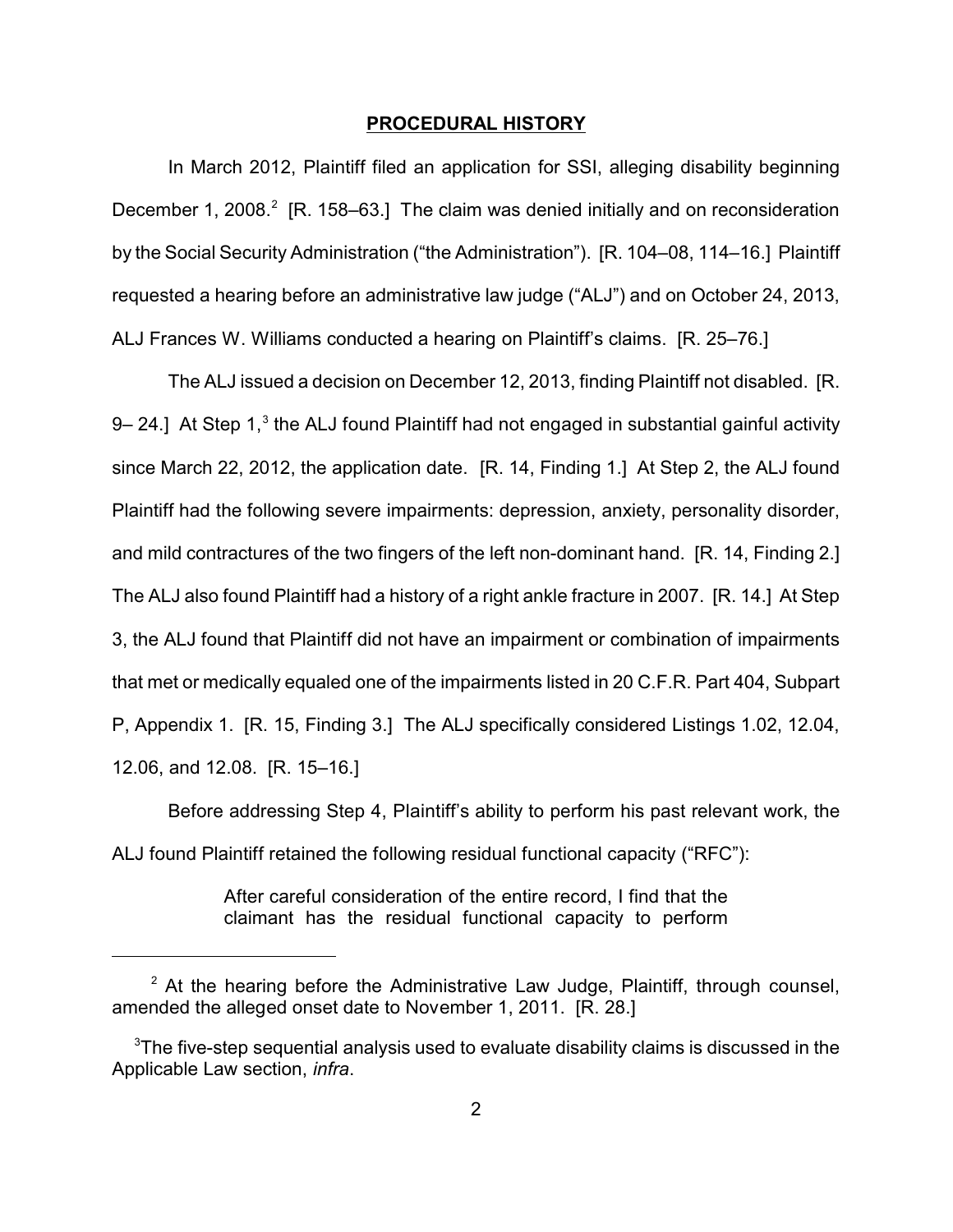medium work as defined in 20 CFR 416.967(c). Specifically, the claimant is able to lift and carry up to 50 pounds occasionally and 25 pounds frequently. The claimant can perform frequent, not constant, fingering with the left non-dominant hand. The claimant is limited to unskilled work with no direct interaction with the public and only occasional team type interaction with co-workers.

[R. 16, Finding 4.] At Step 4, the ALJ noted Plaintiff was unable to perform his past relevant work as a carpenter [R. 20, Finding 5]; but based on his age, education, RFC, and the testimony of a vocational expert ("VE"), there were jobs that existed in significant numbers in the national economy that Plaintiff could perform [R. 20, Finding 9]. On this basis, the ALJ found Plaintiff had not been under a disability as defined by the Act since

March 22, 2012, the date the application was filed. [R. 21, Finding 10.]

Plaintiff requested Appeals Council review of the ALJ's decision but the Council

declined review. [R. 1–6.] Plaintiff filed this action for judicial review on May 5, 2015.

[Doc. 1.]

# **THE PARTIES' POSITIONS**

Plaintiff contends the ALJ's decision is not supported by substantial evidence and that remand is necessary for the following reasons:

- 1. The ALJ failed to properly evaluate the testimony of Plaintiff's mother [Doc. 16 at 8–11];
- 2. The ALJ erred in rejecting the opinion of Plaintiff's treating psychiatrist regarding Plaintiff's ability to work as set forth in his GAF scores [*id*. at 11–15];
- 3. The jobs identified by the VE in response to the ALJ's hypothetical are precluded by nonexertional limitations included in the hypothetical [*id*. at 15–16]; and
- 4. The ALJ erred in finding Plaintiff's ankle fracture was "not severe" [*id*. at 16–18].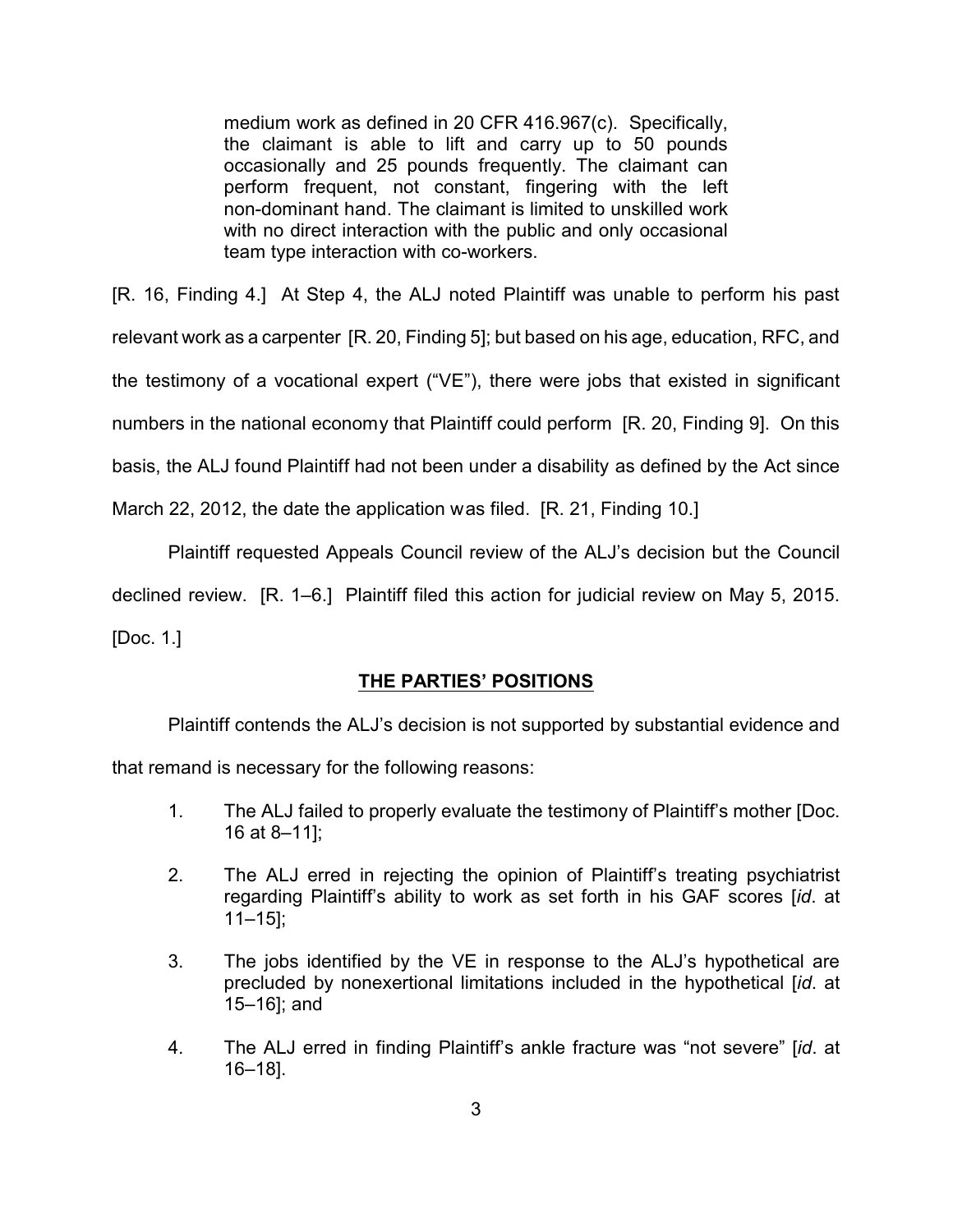The Commissioner, on the other hand, contends the ALJ's decision is supported by

substantial evidence and that:

- 1. Substantial evidence supports the ALJ's credibility determination including the ALJ's consideration of lay testimony and the side effects of Plaintiff's medications [Doc. 17 at 13– 19];
- 2. Substantial evidence supports theALJ's evaluation of the treating physician's GAF scores [*id*. at 19–23];
- 3. Substantial evidence supports the hypothetical proffered to the VE [*id*. at 23–27]; and
- 4. Substantial evidence supports the ALJ's determination at Step Two where Plaintiff failed to prove that his right ankle limited his basic work activities [*id*. at 27–30].

## **STANDARD OF REVIEW**

The Commissioner's findings of fact are conclusive if supported by substantial evidence. 42 U.S.C. § 405(g). Substantial evidence is more than a scintilla—i.e., the evidence must do more than merely create a suspicion of the existence of a fact and must include such relevant evidence as a reasonable person would accept as adequate to support the conclusion. *See Richardson v. Perales*, 402 U.S. 389, 401 (1971) (quoting *Consolidated Edison Co. v. NLRB*, 305 U.S. 197, 229 (1938)); *Laws v. Celebrezze*, 368 F.2d 640, 642 (4th Cir. 1966) (citing *Woolridge v. Celebrezze*, 214 F. Supp. 686, 687 (S.D.W. Va. 1963)) ("Substantial evidence, it has been held, is evidence which a reasoning mind would accept as sufficient to support a particular conclusion. It consists of more than a mere scintilla of evidence but may be somewhat less than a preponderance. If there is evidence to justify a refusal to direct a verdict were the case before a jury, then there is 'substantial evidence.'").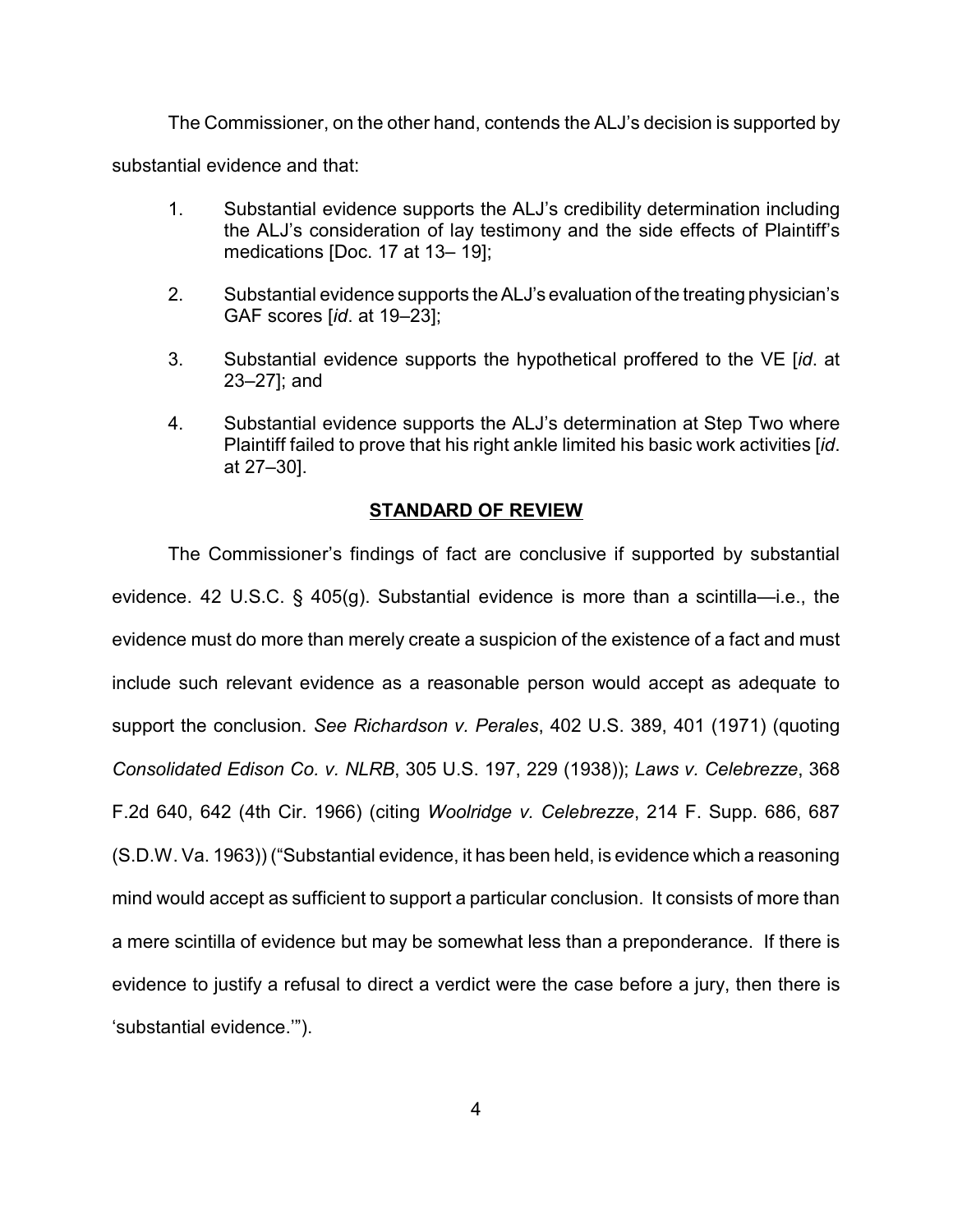Where conflicting evidence "allows reasonable minds to differ as to whether a claimant is disabled, the responsibility for that decision falls on the [Commissioner] (or the [Commissioner's] designate, the ALJ)," not on the reviewing court. *Craig v. Chater*, 76 F.3d 585, 589 (4th Cir. 1996); *see also Edwards v. Sullivan*, 937 F.2d 580, 584 n.3 (11th Cir. 1991) (stating that where the Commissioner's decision is supported by substantial evidence, the court will affirm, even if the reviewer would have reached a contrary result as finder of fact and even if the reviewer finds that the evidence preponderates against the Commissioner's decision). Thus, it is not within the province of a reviewing court to determine the weight of the evidence, nor is it the court's function to substitute its judgment for that of the Commissioner so long as the decision is supported by substantial evidence. *See Bird v. Commissioner*, 699 F.3d 337, 340 (4th Cir. 2012); *Laws*, 368 F.2d at 642; *Snyder v. Ribicoff*, 307 F.2d 518, 520 (4th Cir. 1962).

The reviewing court will reverse the Commissioner's decision on plenary review, however, if the decision applies incorrect law or fails to provide the court with sufficient reasoning to determine that the Commissioner properly applied the law. *Myers v. Califano,* 611 F.2d 980, 982 (4th Cir. 1980); *see also Keeton v. Dep't of Health & Human Servs.*, 21 F.3d 1064, 1066 (11th Cir. 1994). Where the Commissioner's decision "is in clear disregard of the overwhelming weight of the evidence, Congress has empowered the courts to modify or reverse the [Commissioner's] decision 'with or without remanding the cause for a rehearing.'" *Vitek v. Finch*, 438 F.2d 1157, 1158 (4th Cir. 1971) (quoting 42 U.S.C. § 405(g)). Remand is unnecessary where "the record does not contain substantial evidence to support a decision denying coverage under the correct legal standard and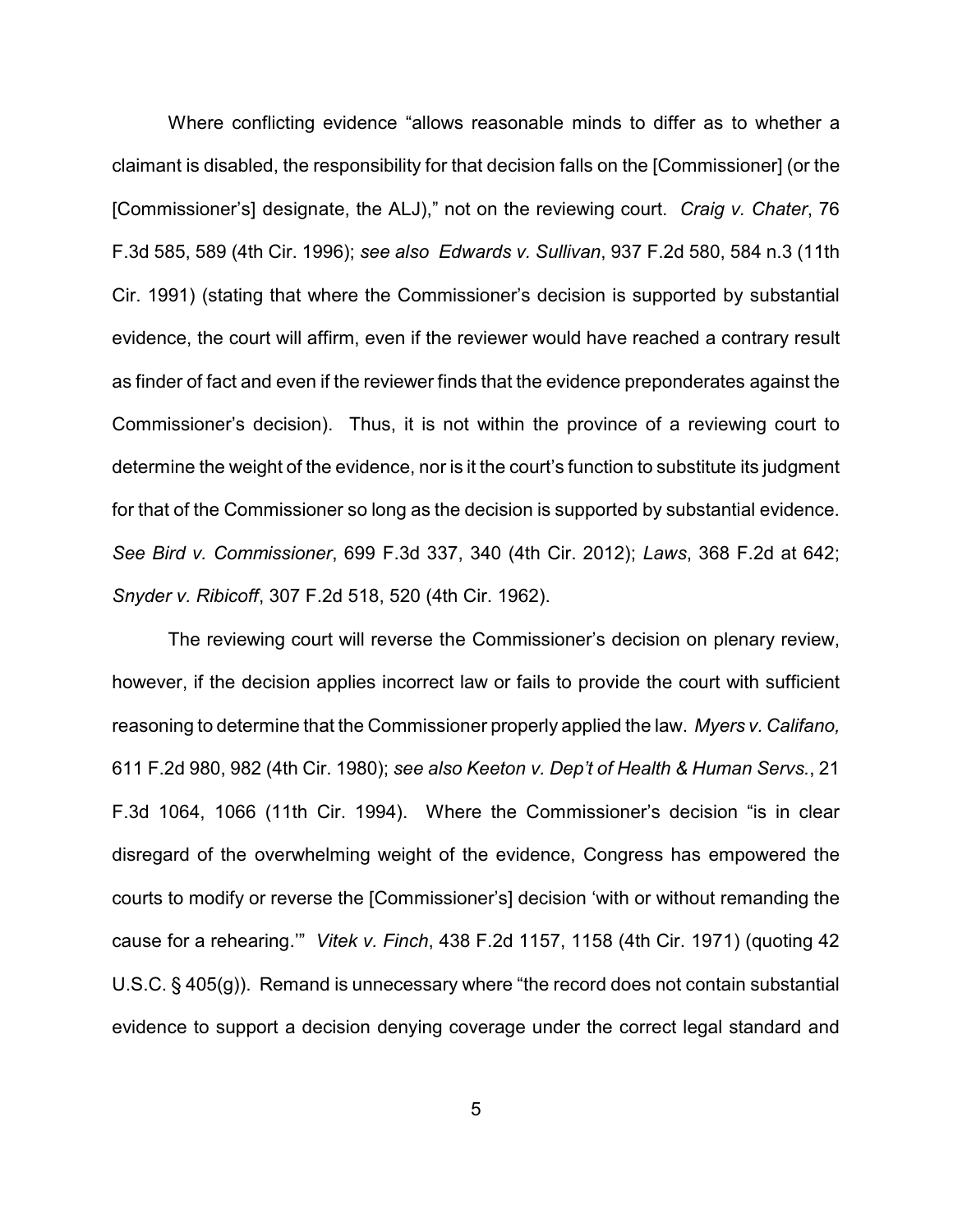when reopening the record for more evidence would serve no purpose." *Breeden v. Weinberger*, 493 F.2d 1002, 1012 (4th Cir. 1974).

The court may remand a case to the Commissioner for a rehearing under sentence four or sentence six of 42 U.S.C. § 405(g). *Sargent v. Sullivan*, 941 F.2d 1207 (4th Cir. 1991) (unpublished table decision). To remand under sentence four, the reviewing court must find either that the Commissioner's decision is not supported by substantial evidence or that the Commissioner incorrectly applied the law relevant to the disability claim. *See, e.g.*, *Jackson v. Chater*, 99 F.3d 1086, 1090–91 (11th Cir. 1996) (holding remand was appropriate where the ALJ failed to develop a full and fair record of the claimant's residual functional capacity); *Brehem v. Harris*, 621 F.2d 688, 690 (5th Cir. 1980) (holding remand was appropriate where record was insufficient to affirm but was also insufficient for court to find the claimant disabled). Where the court cannot discern the basis for the Commissioner's decision, a remand under sentence four is usually the proper course to allow the Commissioner to explain the basis for the decision or for additional investigation. *See Radford v. Commissioner*, 734 F.3d 288, 295 (4th Cir. 2013) (quoting *Florida Power & Light Co. v. Lorion*, 470 U.S. 729, 744 (1985);*see also Smith v. Heckler*, 782 F.2d 1176, 1181–82 (4th Cir. 1986) (remanding case where decision of ALJ contained "a gap in its reasoning" because ALJ did not say he was discounting testimony or why); *Gordon v. Schweiker*, 725 F.2d 231, 235 (4th Cir. 1984) (remanding case where neither the ALJ nor the Appeals Council indicated the weight given to relevant evidence). On remand under sentence four, the ALJ should review the case on a complete record, including any new material evidence. *See Smith*, 782 F.2d at 1182 ("The [Commissioner] and the claimant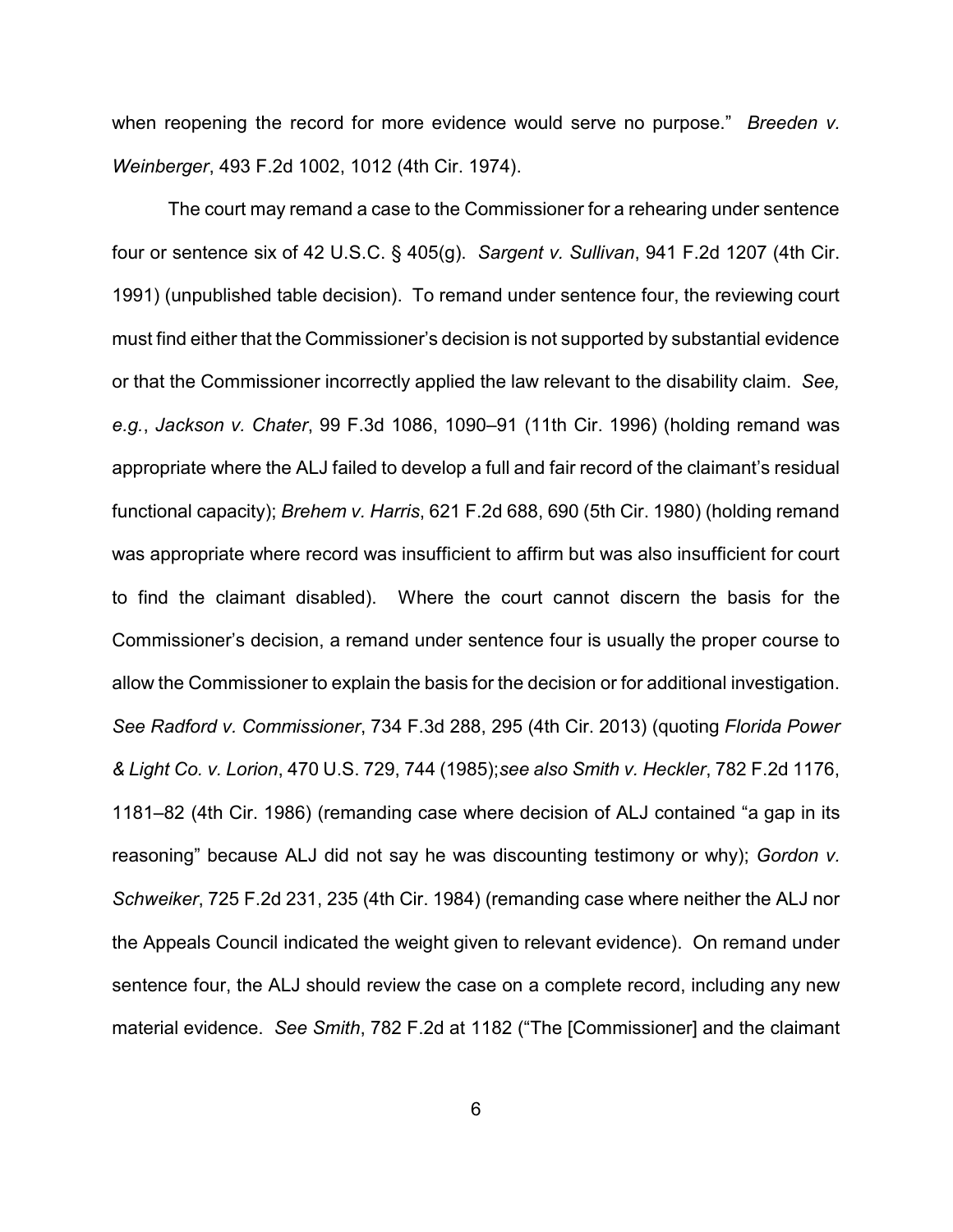may produce further evidence on remand."). After a remand under sentence four, the court enters a final and immediately appealable judgment and then loses jurisdiction. *Sargent*, 941 F.2d 1207 (citing *Melkonyan v. Sullivan*, 501 U.S. 89, 102 (1991)).

In contrast, sentence six provides:

The court may . . . at any time order additional evidence to be taken before the Commissioner of Social Security, but only upon a showing that there is new evidence which is material and that there is good cause for the failure to incorporate such evidence into the record in a prior proceeding . . . .

42 U.S.C. § 405(g). A reviewing court may remand a case to the Commissioner on the basis of new evidence only if four prerequisites are met: (1) the evidence is relevant to the determination of disability at the time the application was first filed; (2) the evidence is material to the extent that the Commissioner's decision might reasonably have been different had the new evidence been before him; (3) there is good cause for the claimant's failure to submit the evidence when the claim was before the Commissioner; and (4) the claimant made at least a general showing of the nature of the new evidence to the reviewing court. *Borders v. Heckler*, 777 F.2d 954, 955 (4th Cir. 1985) (citing 42 U.S.C. § 405(g); *Mitchell v. Schweiker*, 699 F.2d 185, 188 (4th Cir. 1983); *Sims v. Harris*, 631 F.2d 26, 28 (4th Cir. 1980); *King v. Califano*, 599 F.2d 597, 599 (4th Cir. 1979)), *superseded by amendment to statute*, 42 U.S.C. § 405(g), *as recognized in Wilkins v. Sec'y, Dep't of Health & Human Servs.*, 925 F.2d 769, 774 (4th Cir. 1991).<sup>4</sup> With remand under sentence

<sup>4</sup>Though the court in *Wilkins* indicated in a parenthetical that the four-part test set forth in *Borders* had been superseded by an amendment to 42 U.S.C. § 405(g), courts in the Fourth Circuit have continued to cite the requirements outlined in *Borders* when evaluating a claim for remand based on new evidence. *See, e.g.*, *Brooks v. Astrue*, No. 6:10-cv-152, 2010 WL 5478648, at \*8 (D.S.C. Nov. 23, 2010); *Ashton v. Astrue*, No. TMD 09-1107, 2010 WL 3199345, at \*3 (D. Md. Aug. 12, 2010); *Washington v. Comm'r of Soc. Sec.*, No.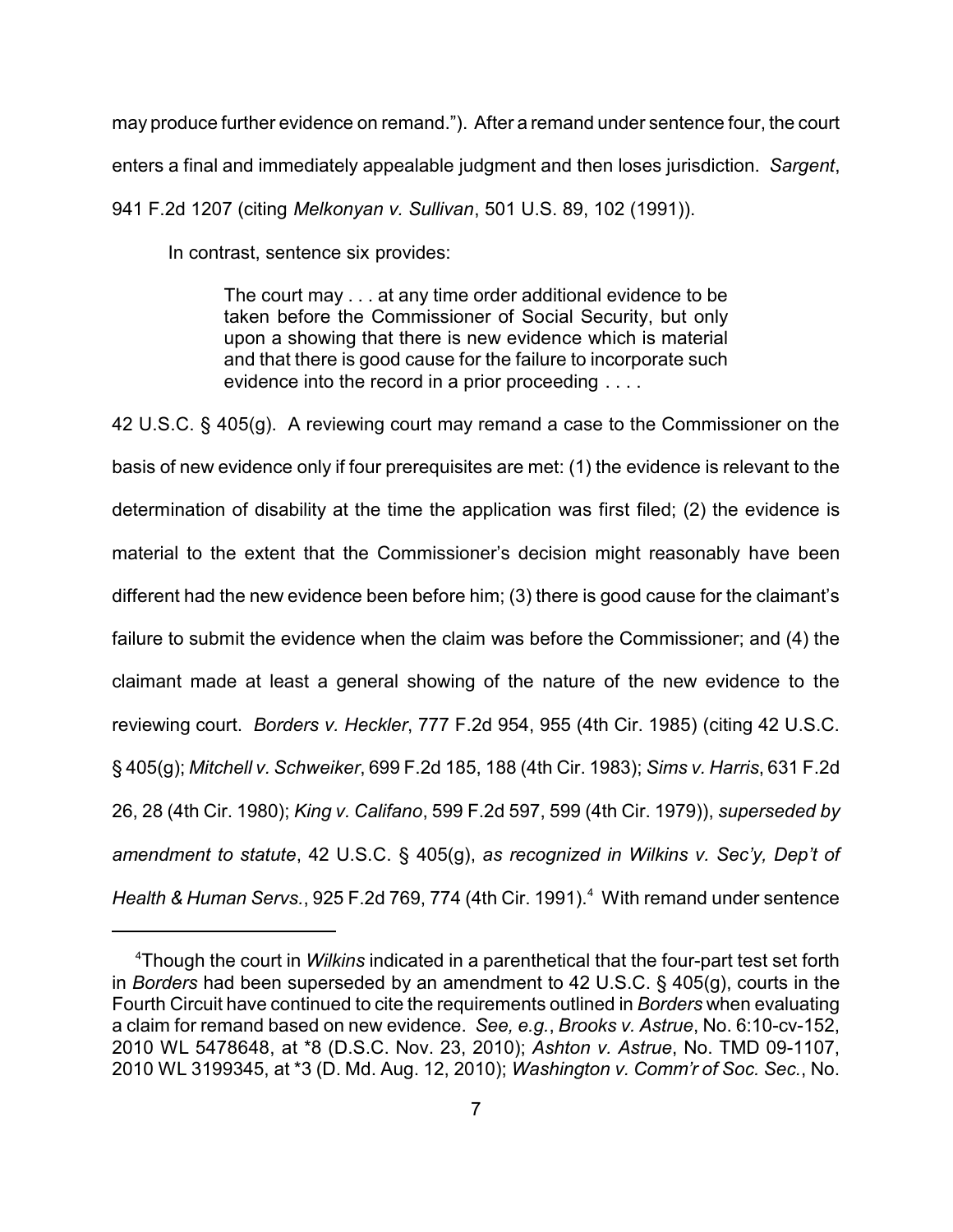six, the parties must return to the court after remand to file modified findings of fact. *Melkonyan*, 501 U.S. at 98. The reviewing court retains jurisdiction pending remand and does not enter a final judgment until after the completion of remand proceedings. *See Allen v. Chater*, 67 F.3d 293 (4th Cir. 1995) (unpublished table decision) (holding that an order remanding a claim for Social Security benefits pursuant to sentence six of 42 U.S.C. § 405(g) is not a final order).

## **APPLICABLE LAW**

The Act provides that disability benefits shall be available to those persons insured for benefits, who are not of retirement age, who properly apply, and who are under a disability. 42 U.S.C. § 423(a). "Disability" is defined as:

> the inability to engage in any substantial gainful activity by reason of any medically determinable physical or mental impairment which can be expected to result in death or which has lasted or can be expected to last for a continuous period of not less than 12 consecutive months.

*Id.* § 423(d)(1)(A).

# **I. The Five Step Evaluation**

To facilitate uniform and efficient processing of disability claims, federal regulations

have reduced the statutory definition of disability to a series of five sequential questions.

*See, e.g.*, *Heckler v. Campbell*, 461 U.S. 458, 461 n.2 (1983) (noting a "need for efficiency"

in considering disability claims). The ALJ must consider whether (1) the claimant is

<sup>2:08-</sup>cv-93, 2009 WL 86737, at \*5 (E.D. Va. Jan. 13, 2009); *Brock v. Sec'y of Health & Human Servs.*, 807 F. Supp. 1248, 1250 n.3 (S.D.W. Va. 1992). Further, the Supreme Court of the United States has not suggested *Borders*' construction of § 405(g) is incorrect. *See Sullivan v. Finkelstein*, 496 U.S. 617, 626 n.6 (1990). Accordingly, the Court will apply the more stringent *Borders* inquiry.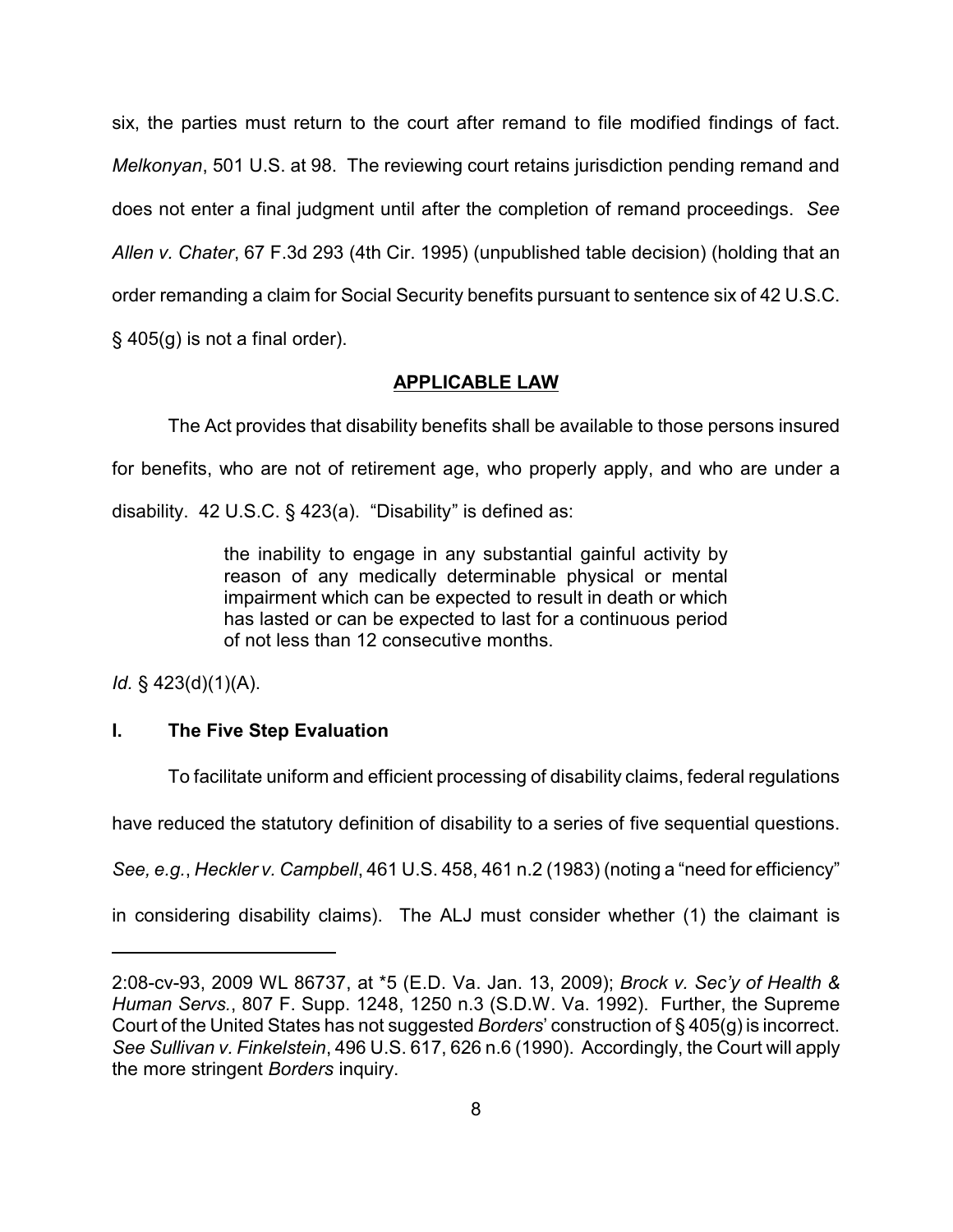engaged in substantial gainful activity; (2) the claimant has a severe impairment; (3) the impairment meets or equals an impairment included in the Administration's Official Listings of Impairments found at 20 C.F.R. Pt. 404, Subpt. P, App. 1; (4) the impairment prevents the claimant from performing past relevant work; and (5) the impairment prevents the claimant from having substantial gainful employment. 20 C.F.R. § 416.920. Through the fourth step, the burden of production and proof is on the claimant. *Grant v. Schweiker*, 699 F.2d 189, 191 (4th Cir. 1983). The claimant must prove disability on or before the last day of her insured status to receive disability benefits. *Everett v. Sec'y of Health, Educ. & Welfare*, 412 F.2d 842, 843 (4th Cir. 1969). If the inquiry reaches step five, the burden shifts to the Commissioner to produce evidence that other jobs exist in the national economy that the claimant can perform, considering the claimant's age, education, and work experience. *Grant*, 699 F.2d at 191. If at any step of the evaluation the ALJ can find an individual is disabled or not disabled, further inquiry is unnecessary. 20 C.F.R. § 416.920(a)(4); *Hall v. Harris*, 658 F.2d 260, 264 (4th Cir. 1981).

### **A.** *Substantial Gainful Activity*

"Substantial gainful activity" must be both substantial—involves doing significant physical or mental activities, 20 C.F.R. § 416.972(a)—and gainful—done for pay or profit, whether or not a profit is realized, *id.* § 416.972(b). If an individual has earnings from employment or self-employment above a specific level set out in the regulations, he is generally presumed to be able to engage in substantial gainful activity. *Id.* § 416.974–.975.

9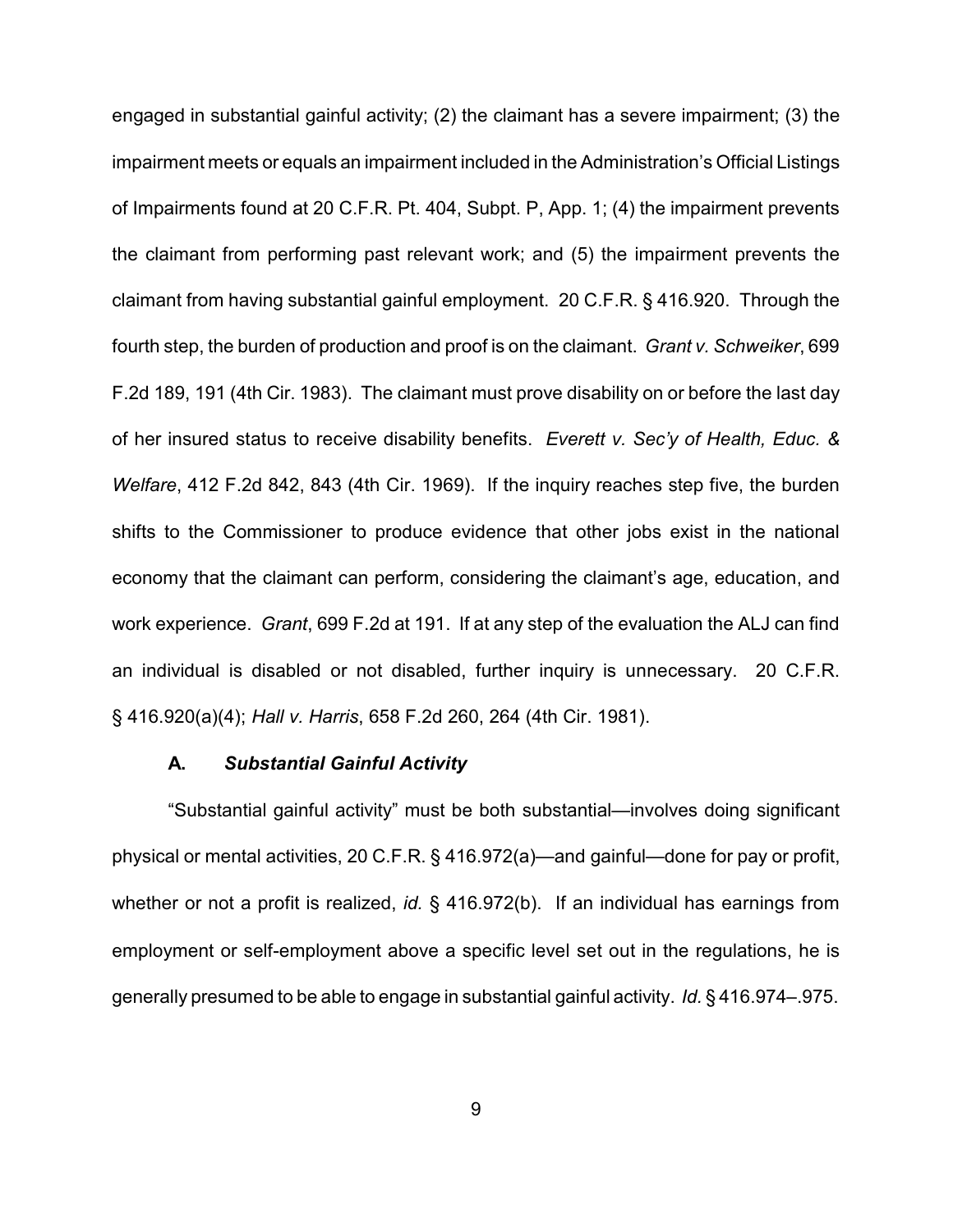#### **B.** *Severe Impairment*

An impairment is "severe" if it significantly limits an individual's ability to perform basic work activities. *See id.* § 416.921. When determining whether a claimant's physical and mental impairments are sufficiently severe, the ALJ must consider the combined effect of all of the claimant's impairments. 42 U.S.C. §§ 423(d)(2)(B), 1382c(a)(3)(G). The ALJ must evaluate a disability claimant as a whole person and not in the abstract, having several hypothetical and isolated illnesses. *Walker v. Bowen*, 889 F.2d 47, 49–50 (4th Cir. 1989) (stating that, when evaluating the effect of a number of impairments on a disability claimant, "the [Commissioner] must consider the combined effect of a claimant's impairments and not fragmentize them"). Accordingly, the ALJ must make specific and well-articulated findings as to the effect of a combination of impairments when determining whether an individual is disabled. *Id.* at 50 ("As a corollary to this rule, the ALJ must adequately explain his or her evaluation of the combined effects of the impairments."). If the ALJ finds a combination of impairments to be severe, "the combined impact of the impairments shall be considered throughout the disability determination process." 42 U.S.C. §§ 423(d)(2)(B), 1382c(a)(3)(G).

#### **C.** *Meets or Equals an Impairment Listed in the Listings of Impairments*

If a claimant's impairment or combination of impairments meets or medically equals the criteria of a listing found at 20 C.F.R. Pt. 404, Subpt. P, App.1 and meets the duration requirement found at 20 C.F.R. § 416.909, the ALJ will find the claimant disabled without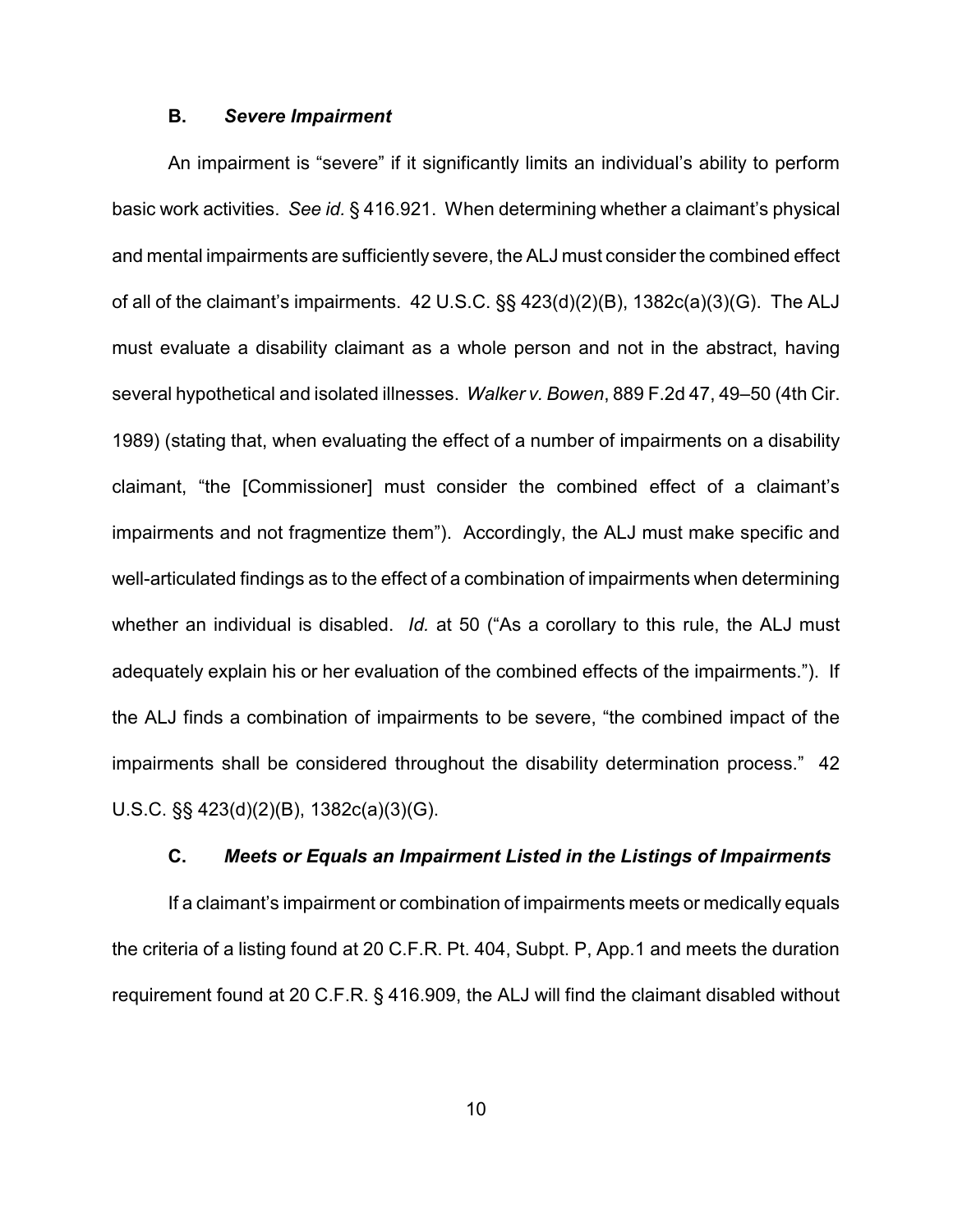considering the claimant's age, education, and work experience.<sup>5</sup> 20 C.F.R. § 416.920(a)(4)(iii), (d).

#### **D.** *Past Relevant Work*

The assessment of a claimant's ability to perform past relevant work "reflect[s] the statute's focus on the functional capacity retained by the claimant." *Pass v. Chater*, 65 F.3d 1200, 1204 (4th Cir. 1995). At this step of the evaluation, the ALJ compares the claimant's residual functional capacity $6$  with the physical and mental demands of the kind of work he has done in the past to determine whether the claimant has the residual functional capacity to do his past work. 20 C.F.R. § 416.960(b).

#### **E.** *Other Work*

As previously stated, once the ALJ finds that a claimant cannot return to her prior work, the burden of proof shifts to the Commissioner to establish that the claimant could perform other work that exists in the national economy. *See* 20 C.F.R. § 416.920(f)–(g); *Hunter v. Sullivan*, 993 F.2d 31, 35 (4th Cir. 1992). To meet this burden, the Commissioner may sometimes rely exclusively on the Medical-Vocational Guidelines (the "grids"). Exclusive reliance on the "grids" is appropriate where the claimant suffers primarily from an exertional impairment, without significant nonexertional factors.<sup>7</sup> 20

<sup>&</sup>lt;sup>5</sup>The Listing of Impairments is applicable to SSI claims pursuant to 20 C.F.R. §§ 416.911, 416.925.

 $6$ Residual functional capacity is "the most [a claimant] can still do despite [his] limitations." 20 C.F.R. § 416.945(a)(1).

 $7$ An exertional limitation is one that affects the claimant's ability to meet the strength requirements of jobs. 20 C.F.R. § 416.969a(a). A nonexertional limitation is one that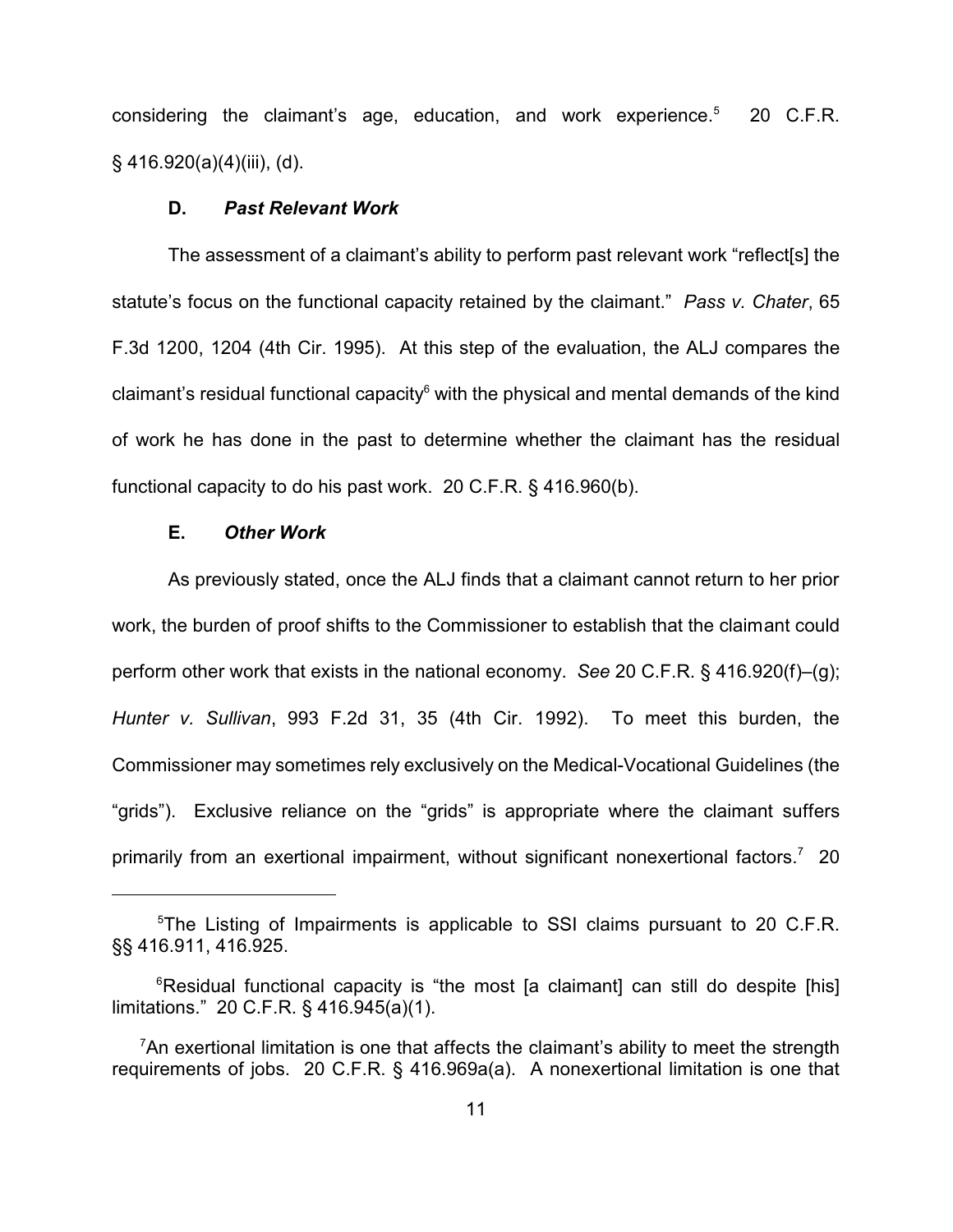C.F.R. Pt. 404, Subpt. P, App. 2, § 200.00(e); *Gory v. Schweiker*, 712 F.2d 929, 930–31 (4th Cir. 1983) (stating that exclusive reliance on the grids is appropriate in cases involving exertional limitations). When a claimant suffers from both exertional and nonexertional limitations, the grids may serve only as guidelines. *Gory*, 712 F.2d at 931. In such a case, the Commissioner must use a vocational expert to establish the claimant's ability to perform other work. 20 C.F.R. § 416.969a; *see Walker*, 889 F.2d at 49–50 ("Because we have found that the grids cannot be relied upon to show conclusively that claimant is not disabled, when the case is remanded it will be incumbent upon the [Commissioner] to prove by expert vocational testimony that despite the combination of exertional and nonexertional impairments, the claimant retains the ability to perform specific jobs which exist in the national economy."). The purpose of using a vocational expert is "to assist the ALJ in determining whether there is work available in the national economy which this particular claimant can perform." *Walker*, 889 F.2d at 50. For the vocational expert's testimony to be relevant, "it must be based upon a consideration of all other evidence in the record, . . . and it must be in response to proper hypothetical questions which fairly set out all of claimant's impairments." *Id.* (citations omitted).

affects the ability to meet the demands of the job other than the strength demands. *Id.* Examples of nonexertional limitations include but are not limited to difficulty functioning because of being nervous, anxious, or depressed; difficulty maintaining attention or concentrating; difficulty understanding or remembering detailed instructions; difficulty seeing or hearing. 20 C.F.R. § 416.969a(c)(1).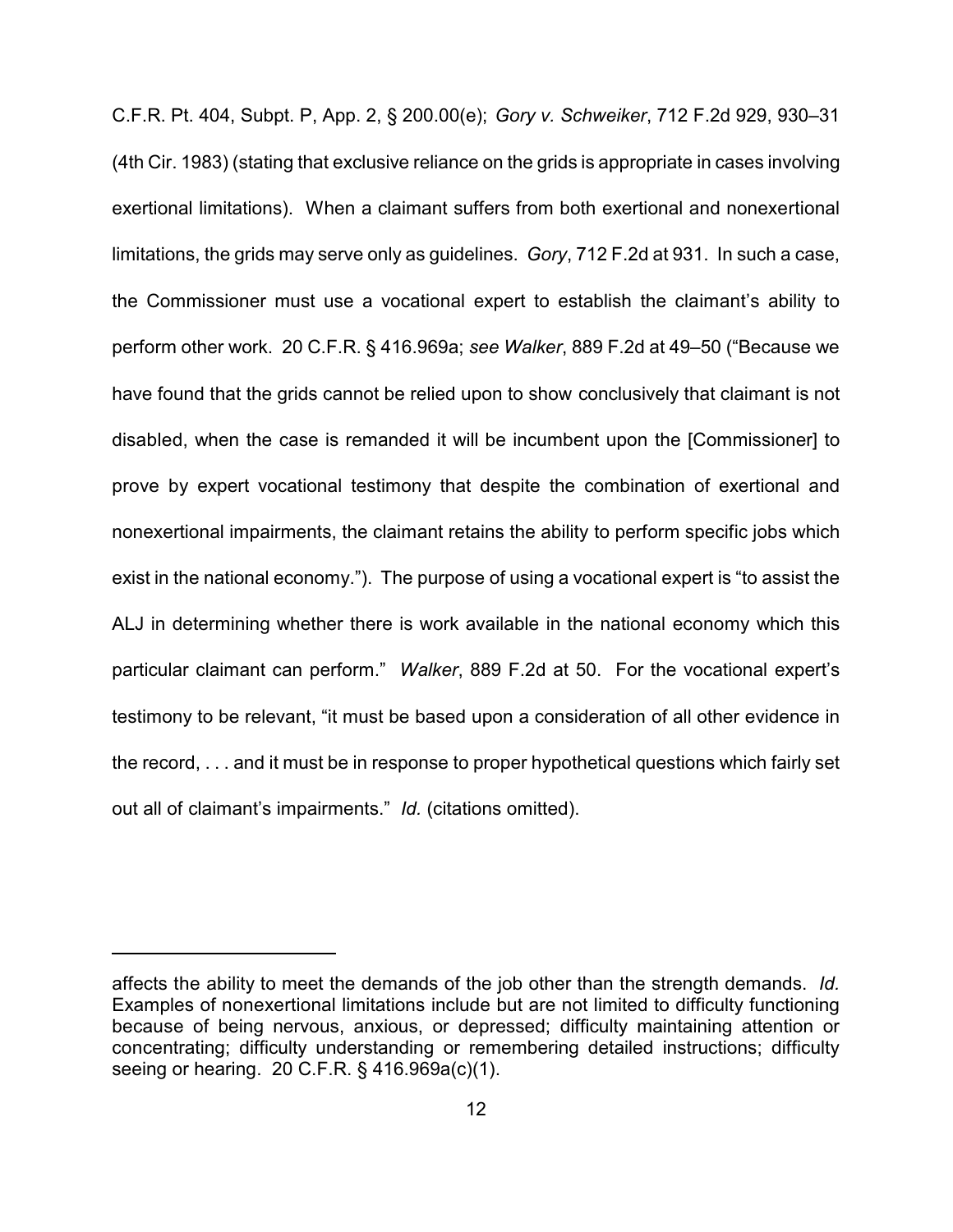#### **II. Developing the Record**

The ALJ has a duty to fully and fairly develop the record. *See Cook v. Heckler*, 783 F.2d 1168, 1173 (4th Cir. 1986). The ALJ is required to inquire fully into each relevant issue. *Snyder*, 307 F.2d at 520. The performance of this duty is particularly important when a claimant appears without counsel. *Marsh v. Harris*, 632 F.2d 296, 299 (4th Cir. 1980). In such circumstances, "the ALJ should scrupulously and conscientiously probe into, inquire of, and explore for all the relevant facts, . . . being especially diligent in ensuring that favorable as well as unfavorable facts and circumstances are elicited." *Id.* (internal quotations and citations omitted).

### **III. Treating Physicians**

If a treating physician's opinion on the nature and severity of a claimant's impairments is "well-supported by medically acceptable clinical and laboratory diagnostic techniques and is not inconsistent with the other substantial evidence" in the record, the ALJ must give it controlling weight. 20 C.F.R. § 416.927(c)(2); *see Mastro v. Apfel*, 270 F.3d 171, 178 (4th Cir. 2001). The ALJ may discount a treating physician's opinion if it is unsupported or inconsistent with other evidence, i.e., when the treating physician's opinion does not warrant controlling weight, *Craig*, 76 F.3d at 590, but the ALJ must nevertheless assign a weight to the medical opinion based on the 1) length of the treatment relationship and the frequency of examination; 2) nature and extent of the treatment relationship; 3) supportability of the opinion; 4) consistency of the opinion with the record a whole; 5) specialization of the physician; and 6) other factors which tend to support or contradict the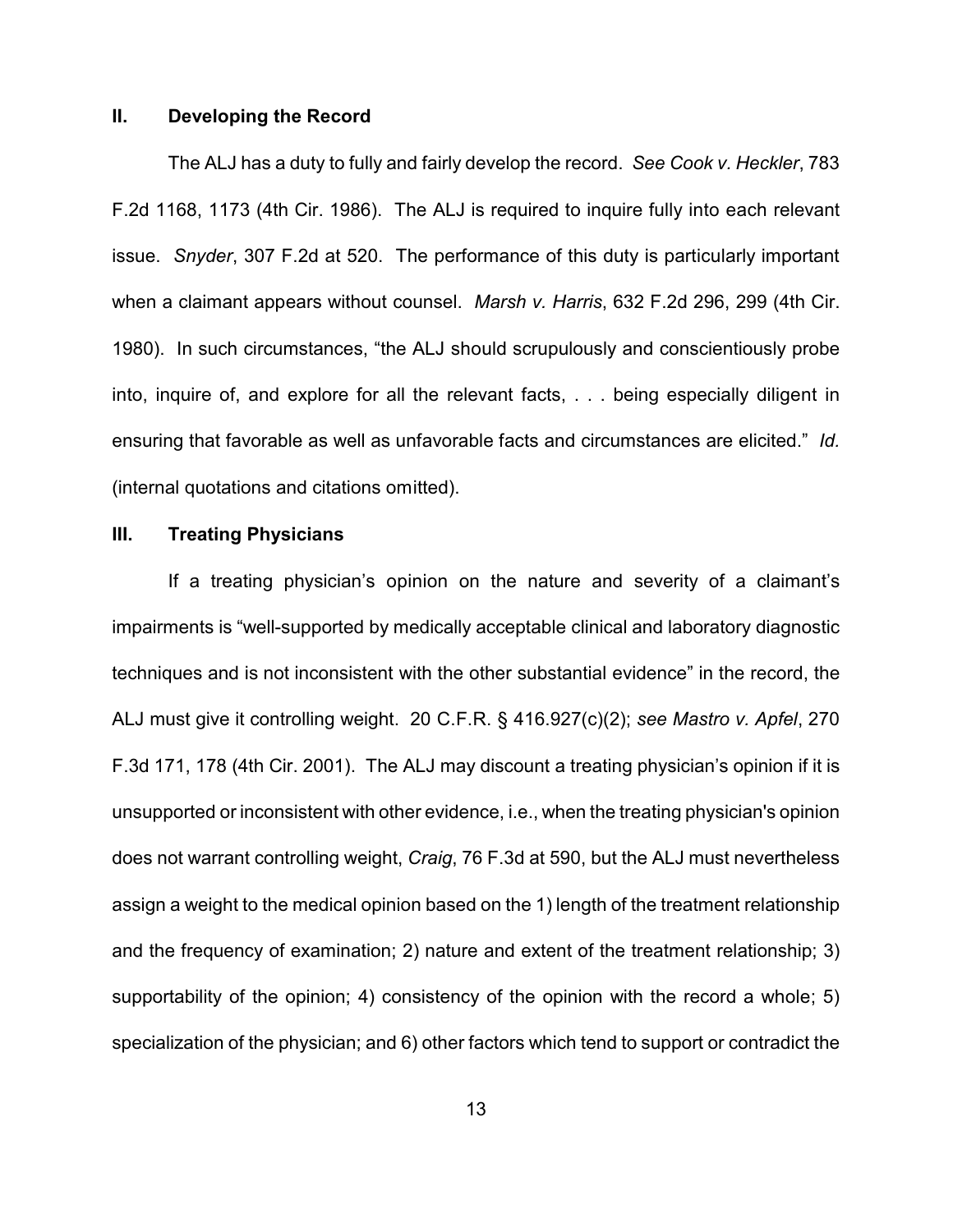opinion, 20 C.F.R. § 416.927(c). Similarly, where a treating physician has merely made conclusory statements, the ALJ may afford the opinion such weight as is supported by clinical or laboratory findings and other consistent evidence of a claimant's impairments. *See Craig*, 76 F.3d at 590 (holding there was sufficient evidence for the ALJ to reject the treating physician's conclusory opinion where the record contained contradictory evidence).

In any instance, a treating physician's opinion is generally entitled to more weight than a consulting physician's opinion. *See Mitchell v. Schweiker*, 699 F.2d 185, 187 (4th Cir. 1983) (stating that treating physician's opinion must be accorded great weight because "it reflects an expert judgment based on a continuing observation of the patient's condition for a prolonged period of time"); 20 C.F.R. § 416.927(c)(2). An ALJ determination coming down on the side of a non-examining, non-treating physician's opinion can stand only if the medical testimony of examining and treating physicians goes both ways. *Smith v. Schweiker*, 795 F.2d 343, 346 (4th Cir. 1986). Further, the ALJ is required to review all of the medical findings and other evidence that support a medical source's statement that a claimant is disabled. 20 C.F.R. § 416.927(d). However, the ALJ is responsible for making the ultimate determination about whether a claimant meets the statutory definition of disability. *Id.*

### **IV. Medical Tests and Examinations**

The ALJ is required to order additional medical tests and exams only when a claimant's medical sources do not give sufficient medical evidence about an impairment to determine whether the claimant is disabled. 20 C.F.R. § 416.917; *see also Conley v.*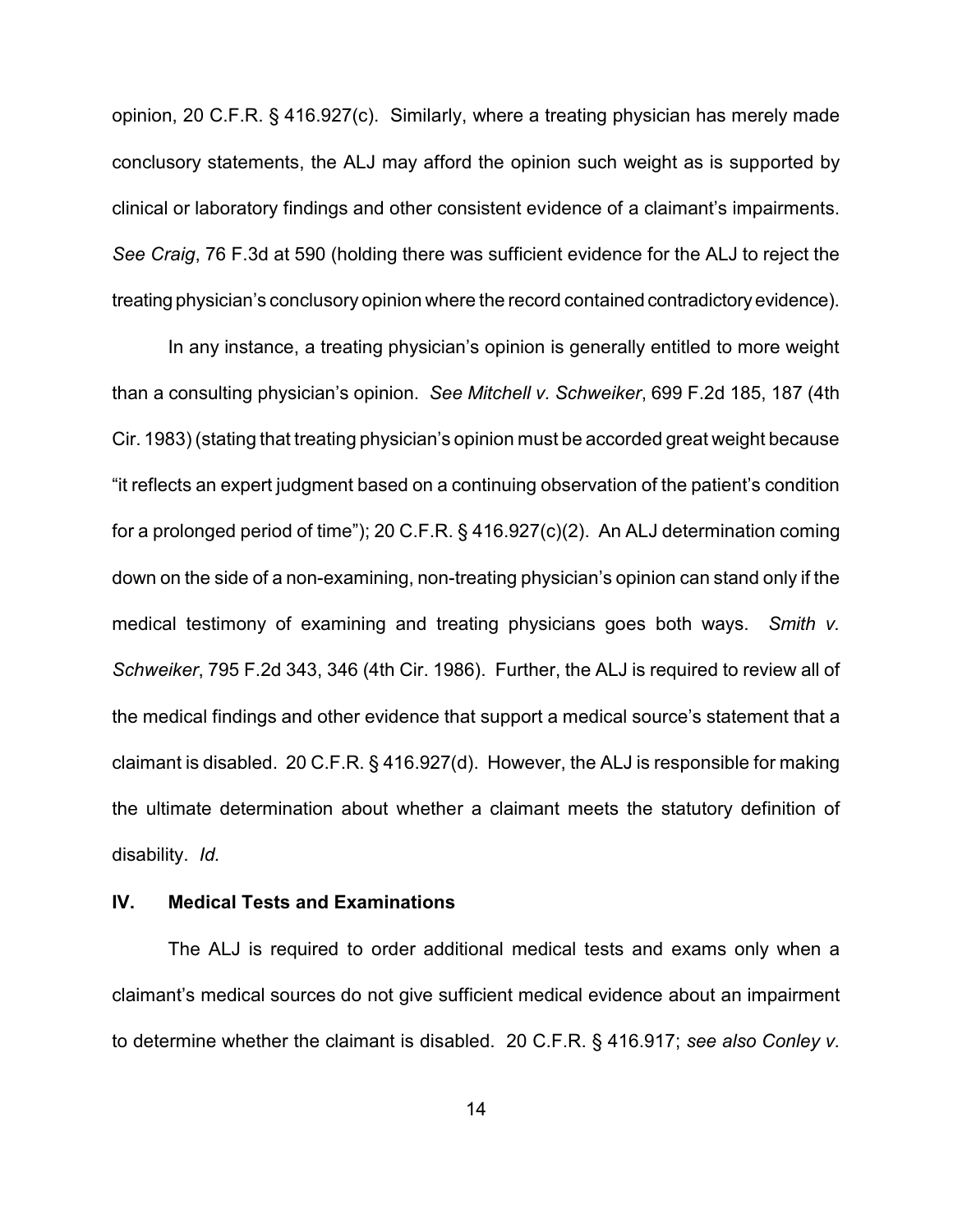*Bowen*, 781 F.2d 143, 146 (8th Cir. 1986). The regulations are clear: a consultative examination is not required when there is sufficient medical evidence to make a determination on a claimant's disability. 20 C.F.R. § 416.917. Under the regulations, however, the ALJ may determine that a consultative examination or other medical tests are necessary. *Id.*

#### **V. Pain**

Congress has determined that a claimant will not be considered disabled unless he furnishes medical and other evidence (e.g., medical signs and laboratory findings) showing the existence of a medical impairment that could reasonably be expected to produce the pain or symptoms alleged. 42 U.S.C. § 423(d)(5)(A). In evaluating claims of disabling pain, the ALJ must proceed in a two-part analysis. *Morgan v. Barnhart,* 142 F. App'x 716, 723 (4th Cir. 2005) (unpublished opinion). First, "the ALJ must determine whether the claimant has produced medical evidence of a 'medically determinable impairment which could reasonably be expected to produce . . . the actual pain, in the amount and degree, alleged by the claimant.'" *Id.* (quoting *Craig*, 76 F.3d at 594). Second, "if, and only if, the ALJ finds that the claimant has produced such evidence, the ALJ must then determine, as a matter of fact, whether the claimant's underlying impairment *actually* causes her alleged pain." *Id.* (emphasis in original) (citing *Craig*, 76 F.3d at 595).

Under the "pain rule" applicable within the United States Court of Appeals for the Fourth Circuit, it is well established that "subjective complaints of pain and physical discomfort could give rise to a finding of total disability, even when those complaints [a]re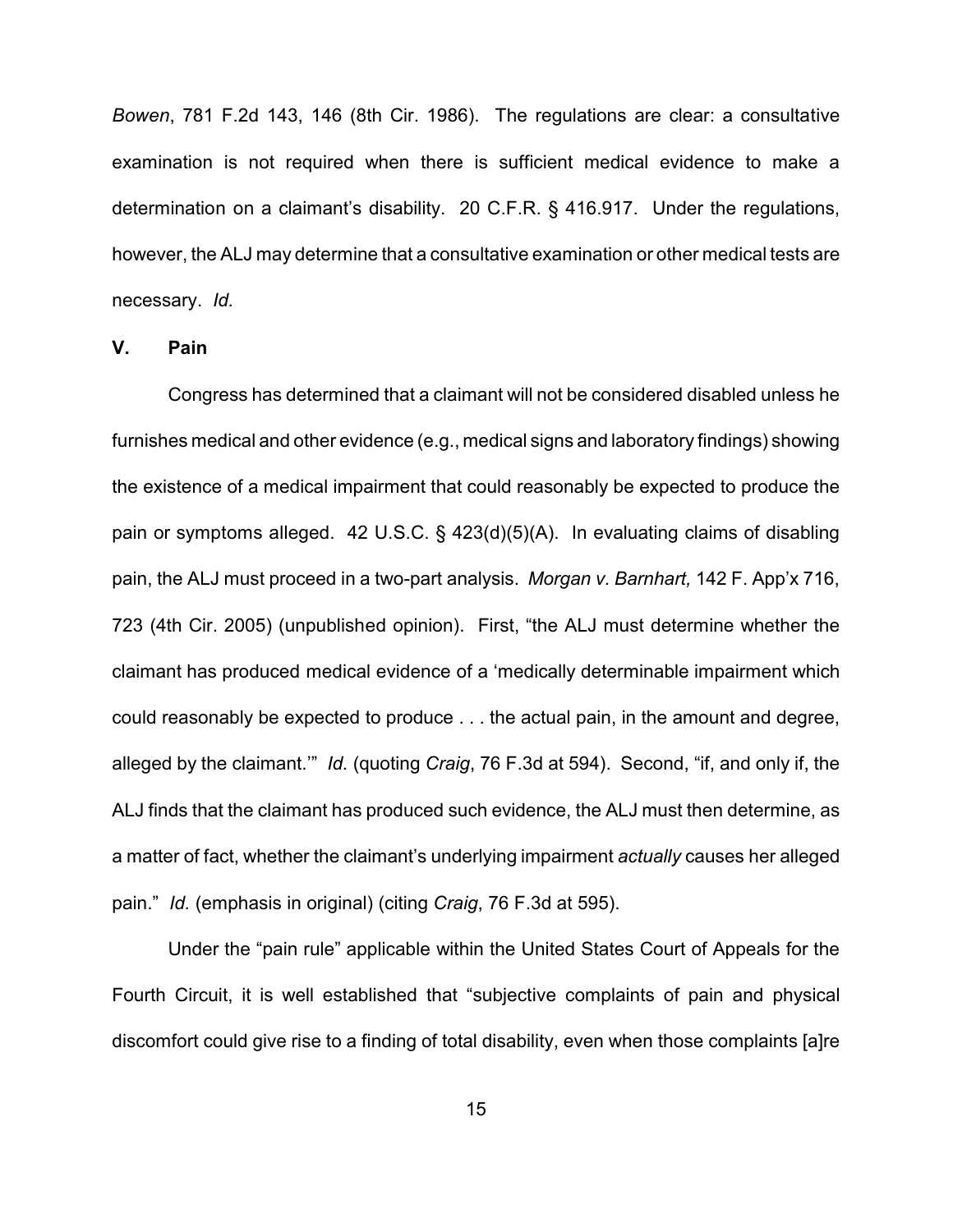not supported fully by objective observable signs." *Coffman v. Bowen*, 829 F.2d 514, 518 (4th Cir. 1987) (citing *Hicks v. Heckler*, 756 F.2d 1022, 1023 (4th Cir. 1985)). The ALJ must consider all of a claimant's statements about his symptoms, including pain, and determine the extent to which the symptoms can reasonably be accepted as consistent with the objective medical evidence. 20 C.F.R. § 416.928. Indeed, the Fourth Circuit has rejected a rule which would require the claimant to demonstrate objective evidence of the pain itself, *Jenkins v. Sullivan*, 906 F.2d 107, 108 (4th Cir. 1990), and ordered the Commissioner to promulgate and distribute to all administrative law judges within the circuit a policy stating Fourth Circuit law on the subject of pain as a disabling condition, *Hyatt v. Sullivan*, 899 F.2d 329, 336–37 (4th Cir. 1990). The Commissioner thereafter issued the following "Policy Interpretation Ruling":

> This Ruling supersedes, only in states within the Fourth Circuit (North Carolina, South Carolina, Maryland, Virginia and West Virginia), Social Security Ruling (SSR) 88-13, Titles II and XVI: Evaluation of Pain and Other Symptoms:

> **FOURTH CIRCUIT STANDARD:** Once an underlying physical or [m]ental impairment that could reasonably be expected to cause pain is shown by medically acceptable objective evidence, such as clinical or laboratory diagnostic techniques, the adjudicator must evaluate the disabling effects of a disability claimant's pain, even though its intensity or severity is shown only by subjective evidence. If an underlying impairment capable of causing pain is shown, subjective evidence of the pain, its intensity or degree can, by itself, support a finding of disability. Objective medical evidence of pain, its intensity or degree (i.e., manifestations of the functional effects of pain such as deteriorating nerve or muscle tissue, muscle spasm, or sensory or motor disruption), if available, should be obtained and considered. Because pain is not readily susceptible of objective proof, however, the absence of objective medical evidence of the intensity,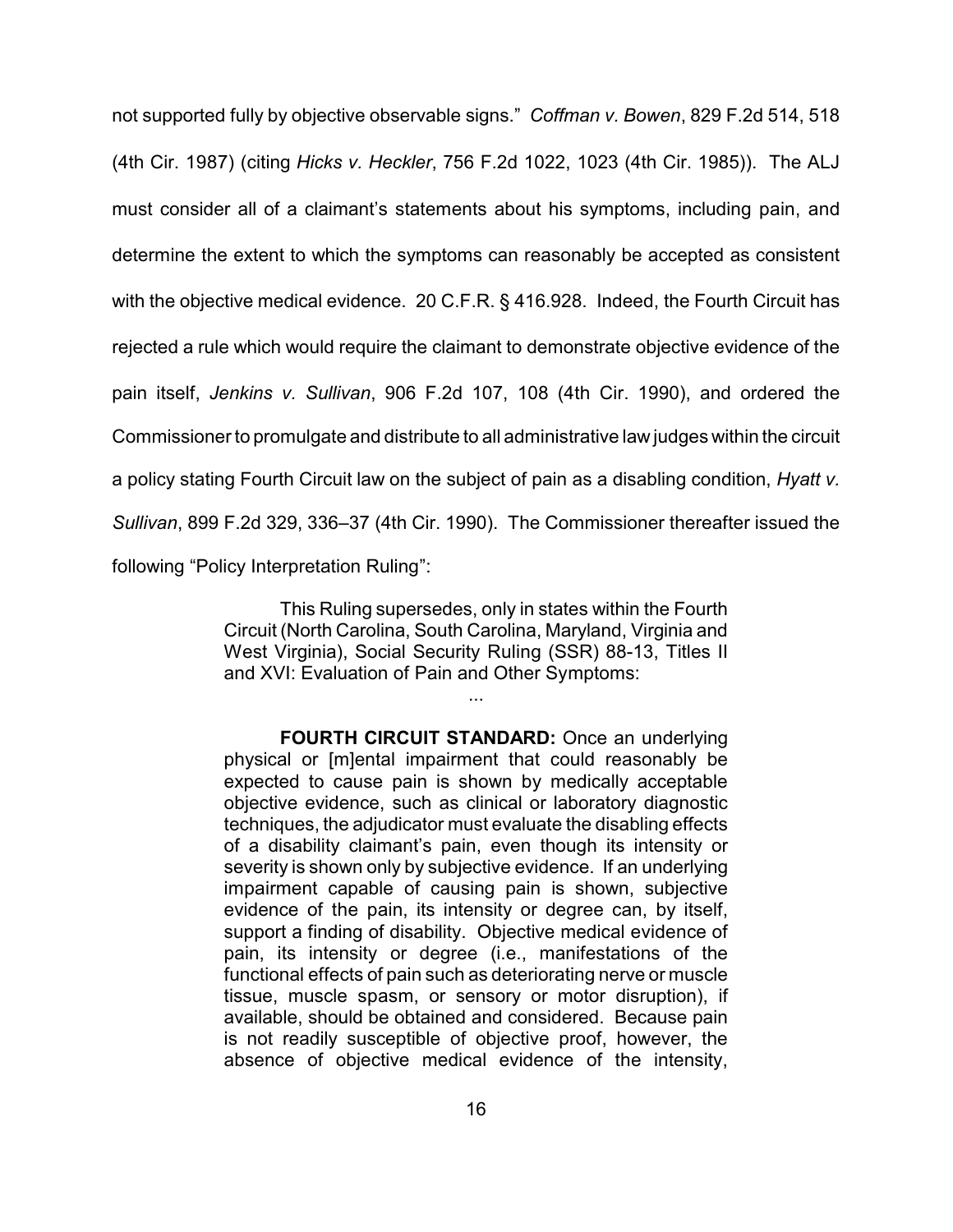severity, degree or functional effect of pain is not determinative.

SSR 90-1p, 55 Fed. Reg. 31,898-02, at 31,899 (Aug. 6, 1990). SSR 90-1p has since been superseded by SSR 96-7p, which is consistent with SSR 90-1p. *See* SSR 96-7p, 61 Fed. Reg. 34,483-01 (July 2, 1996). SSR 96-7p provides, "If an individual's statements about pain or other symptoms are not substantiated by the objective medical evidence, the adjudicator must consider all of the evidence in the case record, including any statements by the individual and other persons concerning the individual's symptoms." *Id.* at 34,485; *see also* 20 C.F.R. § 416.929(c)(1)–(c)(2) (outlining evaluation of pain).

#### **VI. Credibility**

The ALJ must make a credibility determination based upon all the evidence in the record. Where an ALJ decides not to credit a claimant's testimony about pain, the ALJ must articulate specific and adequate reasons for doing so, or the record must be obvious as to the credibility finding. *Hammond v. Heckler*, 765 F.2d 424, 426 (4th Cir. 1985). Although credibility determinations are generally left to the ALJ's discretion, such determinations should not be sustained if they are based on improper criteria. *Breeden*, 493 F.2d at 1010 ("We recognize that the administrative law judge has the unique advantage of having heard the testimony firsthand, and ordinarily we may not disturb credibility findings that are based on a witness's demeanor. But administrative findings based on oral testimony are not sacrosanct, and if it appears that credibility determinations are based on improper or irrational criteria they cannot be sustained.").

17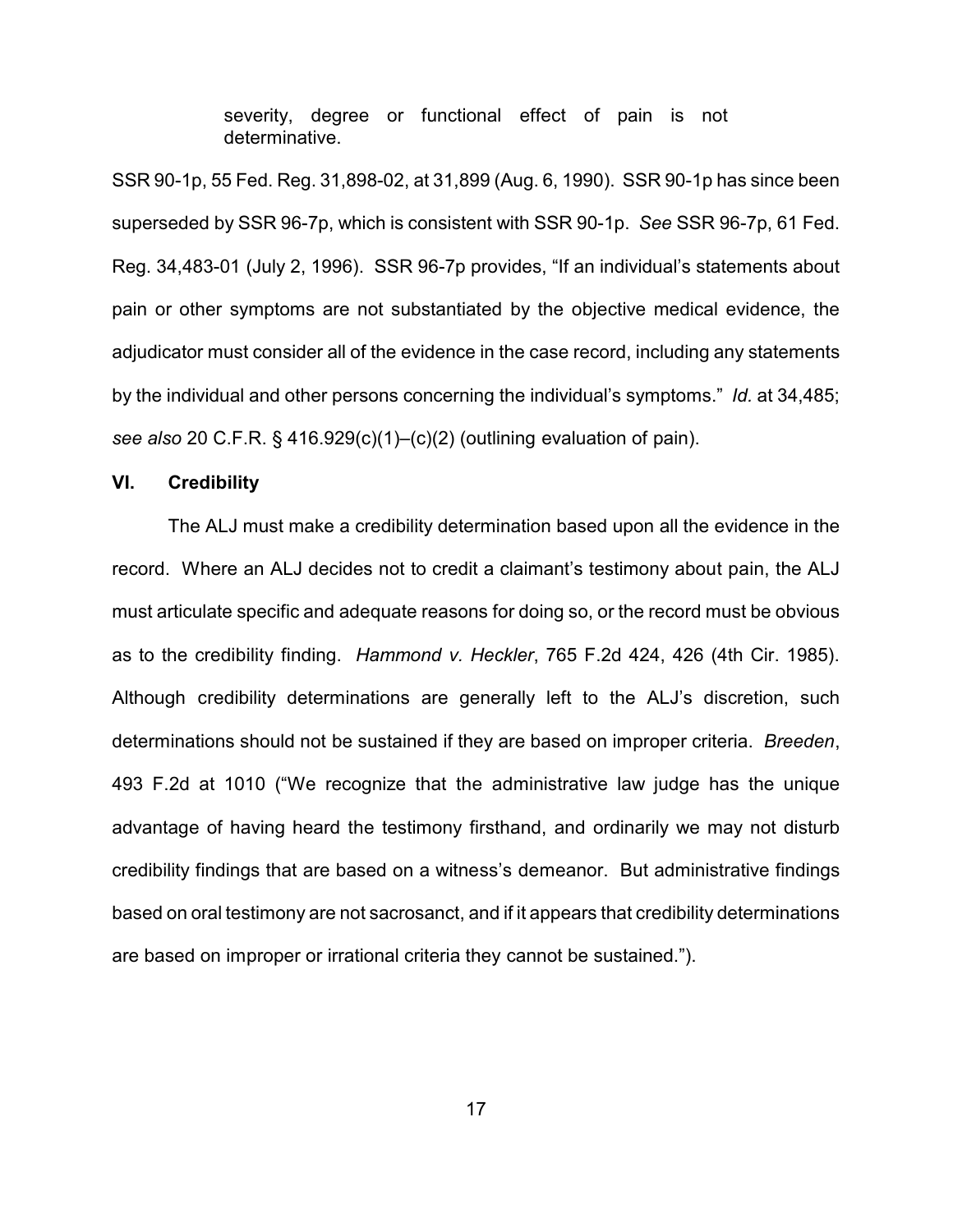#### **APPLICATION AND ANALYSIS**

#### **Lay Witness Testimony**

Plaintiff contends the ALJ improperly ignored the testimony of his mother in evaluating the evidence of record related to his RFC and his credibility. [Doc. 16 at 10–11.] Plaintiff argues that SSR 96-7p requires the ALJ to consider the entire case record, including information provided by other persons about Plaintiff's symptoms and how they affect him. [*Id*.] The Commissioner argues the SSR 06-3p does not mandate the explicit weighing of third-party lay testimony and that the testimony of Plaintiff's mother was duplicative of Plaintiff's own testimony. [Doc. 17 at 16.] Thus, the Commissioner contends, any failure of the ALJ to discuss this testimony is "harmless error." [*Id.* at 17.]

Determining whether an individual is disabled by pain or other symptoms is a two-step process. First, an ALJ must determine whether a claimant has an underlying impairment that has been established by objective medical evidence that would reasonably be expected to cause subjective complaints of the severity and persistence alleged. *See* 20 C.F.R. § 416.929(b); SSR 96–7p; *Craig*, 76 F.3d at 591–96 (discussing the regulation-based two-part test for evaluating pain). The first part of the test "does not . . . entail a determination of the intensity, persistence, or functionally limiting effect of the claimant's asserted pain." *Craig*, 76 F.3d at 594 (internal quotation omitted). Second, and only after claimant has satisfied the threshold inquiry, the ALJ is to evaluate "the intensity and persistence of the claimant's pain, and the extent to which it affects [his] ability to work." *Id*. at 595. This second step requires the ALJ to consider the record as a whole, including both objective and subjective evidence, and SSR 96–7p cautions that a claimant's "statements about the intensity and persistence of pain or other symptoms or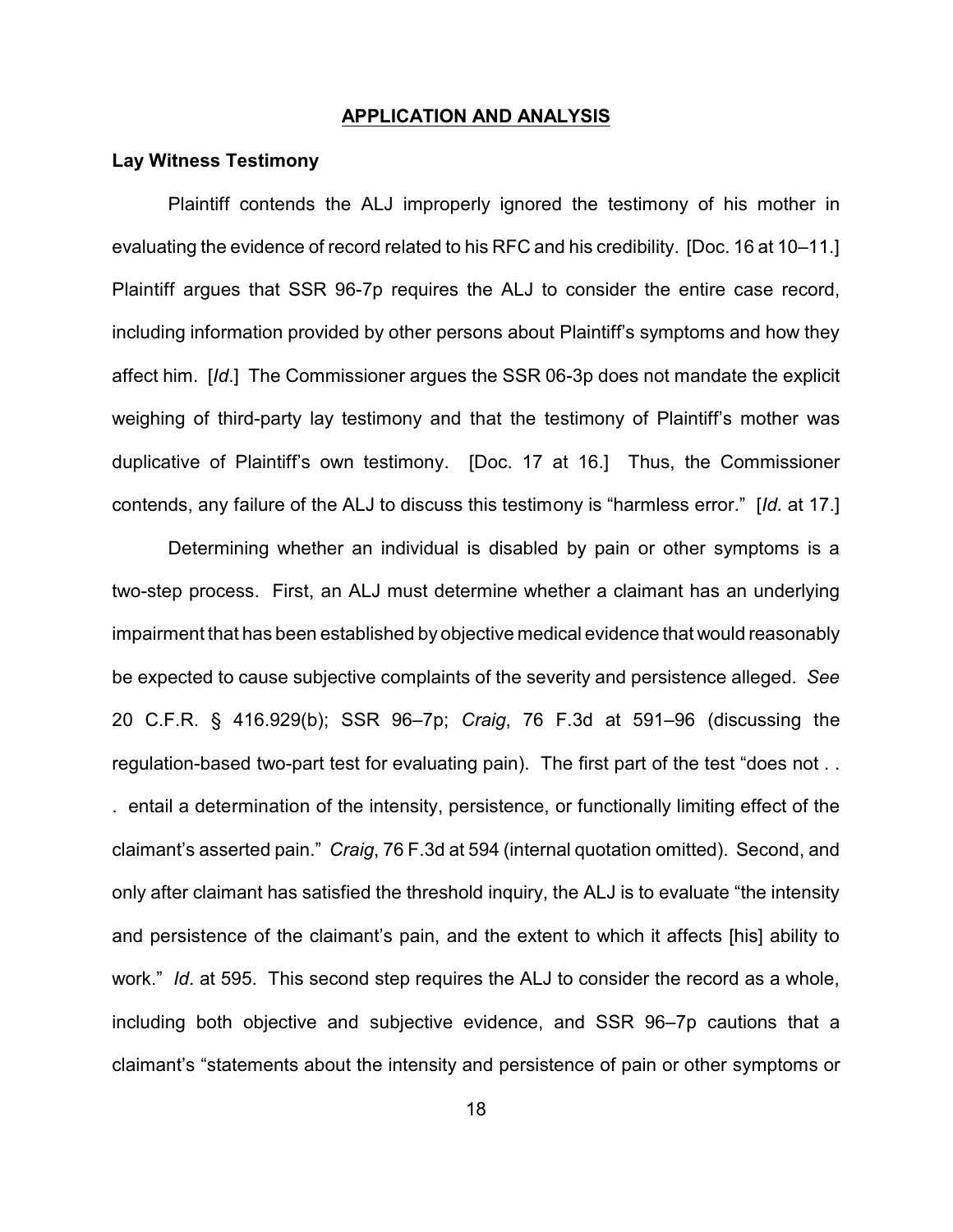about the effect the symptoms have on his or her ability to work may not be disregarded solely because they are not substantiated by objective medical evidence." SSR 96–7p.

If an ALJ rejects a claimant's testimony about his pain or physical condition, he must explain the bases for such rejection to ensure that the decision is sufficiently supported by substantial evidence. *Hatcher v. Sec'y, Dep't of Health & Human Servs*., 898 F.2d 21, 23 (4th Cir. 1989). "The reasons for the credibility finding must be grounded in the evidence and articulated in the determination or decision." SSR 96–7p. "The determination or decision must contain specific reasons for the finding on credibility, supported by the evidence in the case record, and must be sufficiently specific to make clear to the individual and to any subsequent reviewers the weight the adjudicator gave to the individual's statements and the reasons for that weight." *Id.*

When making a pain and credibility assessment, an ALJ "must consider the entire case record, including . . . statements and other information provided by . . . other persons about the symptoms and how they affect the individual." SSR 96–7p. Other persons may include non-medical sources such as spouses, parents, caregivers, siblings, other relatives, friends, neighbors, and clergy. 20 C.F.R. § 416.913(d). These lay witnesses "may provide [statements] about how the symptoms affect [a claimant's] activities of daily living and his ability to work  $\dots$  ." 20 C.F.R. § 416.929(a). Where a lay witness's testimony merely repeats the allegations of a plaintiff's own testimony and is likewise contradicted by the same objective evidence discrediting the plaintiff's testimony, specific reasons are not necessary for dismissing the lay witness's testimony. *See Lorenzen v. Chater*, 71 F.3d 316, 319 (8th Cir. 1995); *Carlson v. Shalala*, 999 F.2d 180 (7th Cir. 1993);

19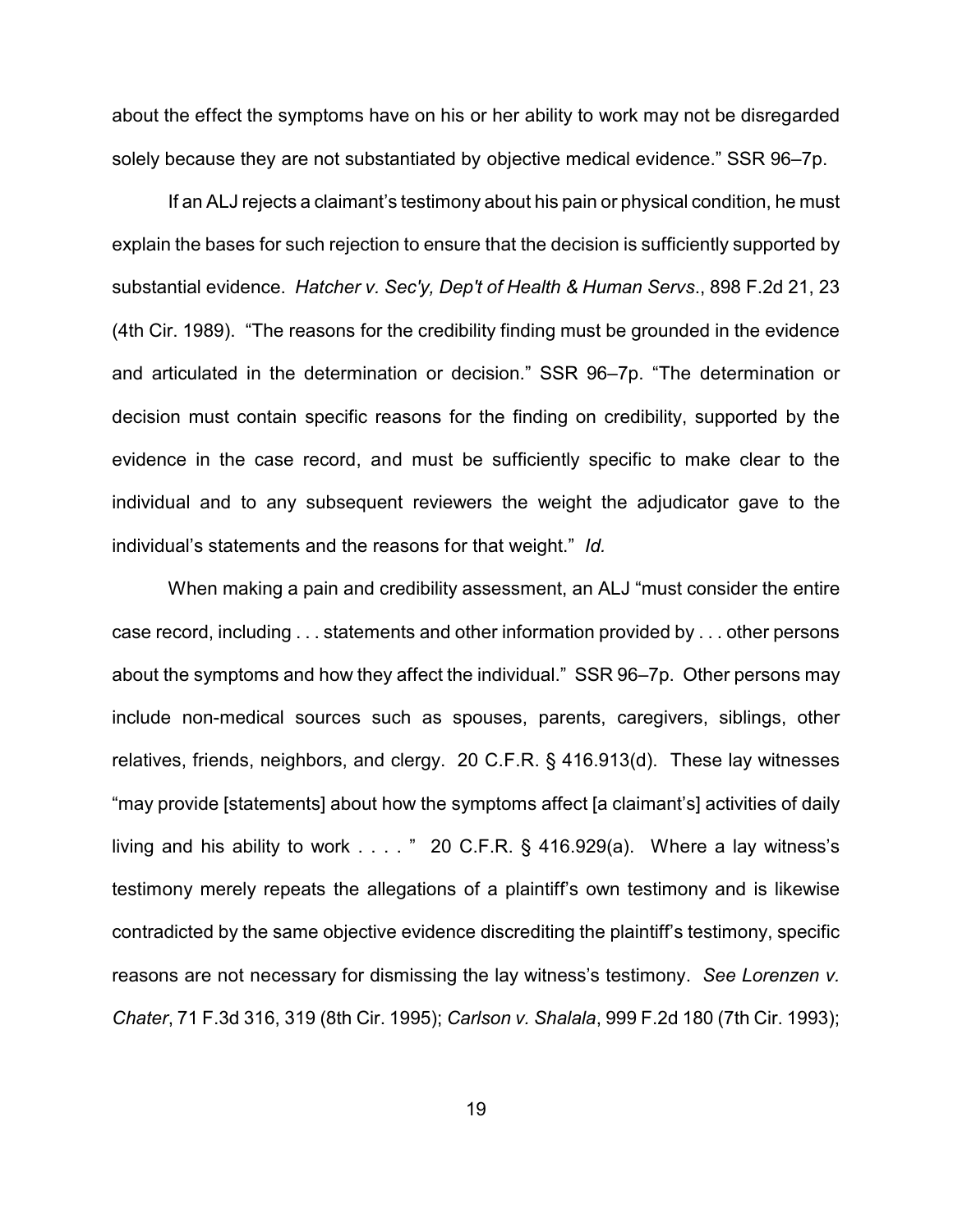*Robinson v. Sullivan*, 956 F.2d 836, 841 (8th Cir. 1992); *Vincent v. Heckler*, 739 F.2d 1393, 1395 (9th Cir. 1984).

Here, after setting forth the applicable regulations, the ALJ considered Plaintiff's subjective claims under the required two-step process. *See Craig*, 76 F.3d at 591–96. The ALJ found Plaintiff's impairments could reasonably be expected to cause some of the symptoms he alleged, but determined that Plaintiff's testimony "concerning the intensity, persistence and limiting effects" of his symptoms was "not credible to the extent" the testimony was inconsistent with the ALJ's RFC determination. [R. 17.]

Plaintiff testified that he has difficulty focusing and concentrating for any significant period of time. Specifically, Plaintiff testified that he loses his train of thought and cannot focus when watching television or football games. [R. 45.] Plaintiff testified he watches half a movie but does not know what happened in the movie. [*Id*.] Plaintiff also testified that he forgets to take his medicine until he is reminded by his mother [R. 46] and also forgets to bathe for extended periods of time [R. 48]. Further, Plaintiff testified that he cuts grass in stages—"little bit here and little bit there"—because he gets bored. [R. 53.] Plaintiff's mother, Carolyn Herron ("Mrs. Herron"), testified that Plaintiff is withdrawn and scared to be around people in public. [R. 56.] She testified that, when Plaintiff comes to her house from the building he lives in located in her backyard, he looks to see if anyone is there; if so, he turns around and goes back to his building. [R. 57.] Mrs. Herron also testified that Plaintiff is only able to sit and watch a movie with her for 15 to 20 minutes before he just sits and stares at the wall or floor. [R. 61.] She testified that she will ask him about what he just watched and he will not know. [*Id*.] Mrs. Herron testified that Plaintiff cannot concentrate or focus and, when she gives him a task like raking the front yard, after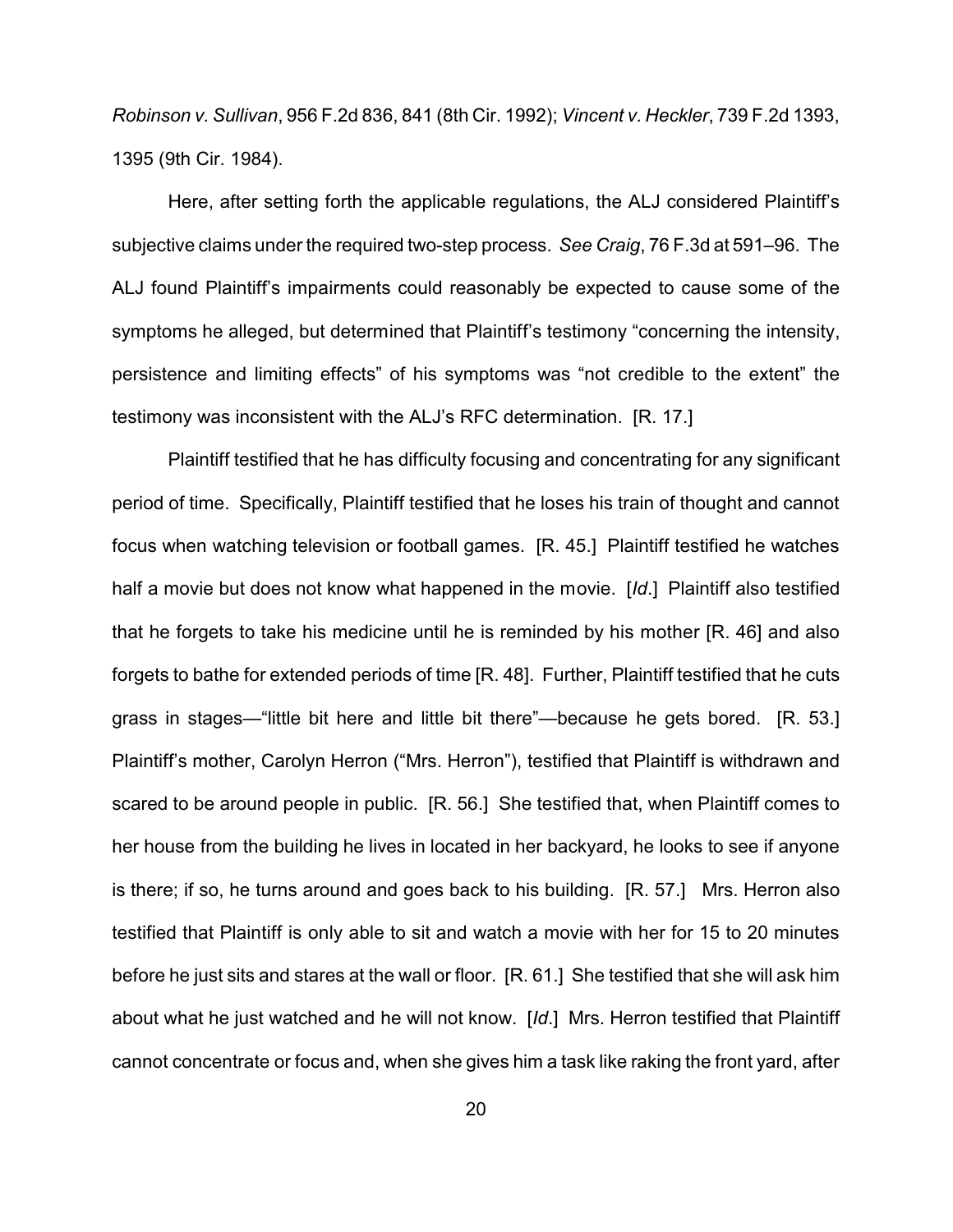about 15 to 20 minutes, "he just can't." [*Id*.] With respect to his grooming, Mrs. Herron testified that Plaintiff used to be well groomed but that now she has to remind him to clean up, shampoo his hair, and shower. [R. 62.]

In considering Plaintiff's credibility and RFC, the ALJ mentioned neither Plaintiff's nor Mrs. Herron's testimony regarding Plaintiff's inability to focus on tasks or watch television or a movie for more than 15 to 20 minutes. In finding Plaintiff's mental condition not as limiting as alleged, the ALJ noted that there was no evidence of required in-patient hospitalization; a report of Plaintiff feeling better with regard to the depression and anxiety in December 2011; a January 2012 report that Plaintiff was getting out more and visiting his grandmother; a June 2012 report that Plaintiff's mental health was stable but with a great deal of stress; and a July 2012 consultative psychological exam where Plaintiff could recall three out of three objects from immediate memory after delay. [R. 17.] The ALJ also noted no evidence of psychosis and that Plaintiff's attention was intact. [*Id*.] The ALJ acknowledged that social stressors affected Plaintiff's mental health but that he continued to be stable and that his medications were working well. [R. 18.] The ALJ concluded that, "[w]ith regard to the claimant's mental health, the record noted some moderate limitations. However, limitations to unskilled work with no direct[] interaction with the public and only occasional team type interaction with co-workers adequately accommodated these limitations." [R. 20.]

In his hypothetical to the VE, the ALJ included limitations to medium work with frequent, not constant, fingering or fine manipulation with the left non-dominant hand and unskilled work tasks with no direct interaction with the public and occasional team type interaction with coworkers. [R. 69–70.] Based on these limitations, the VE concluded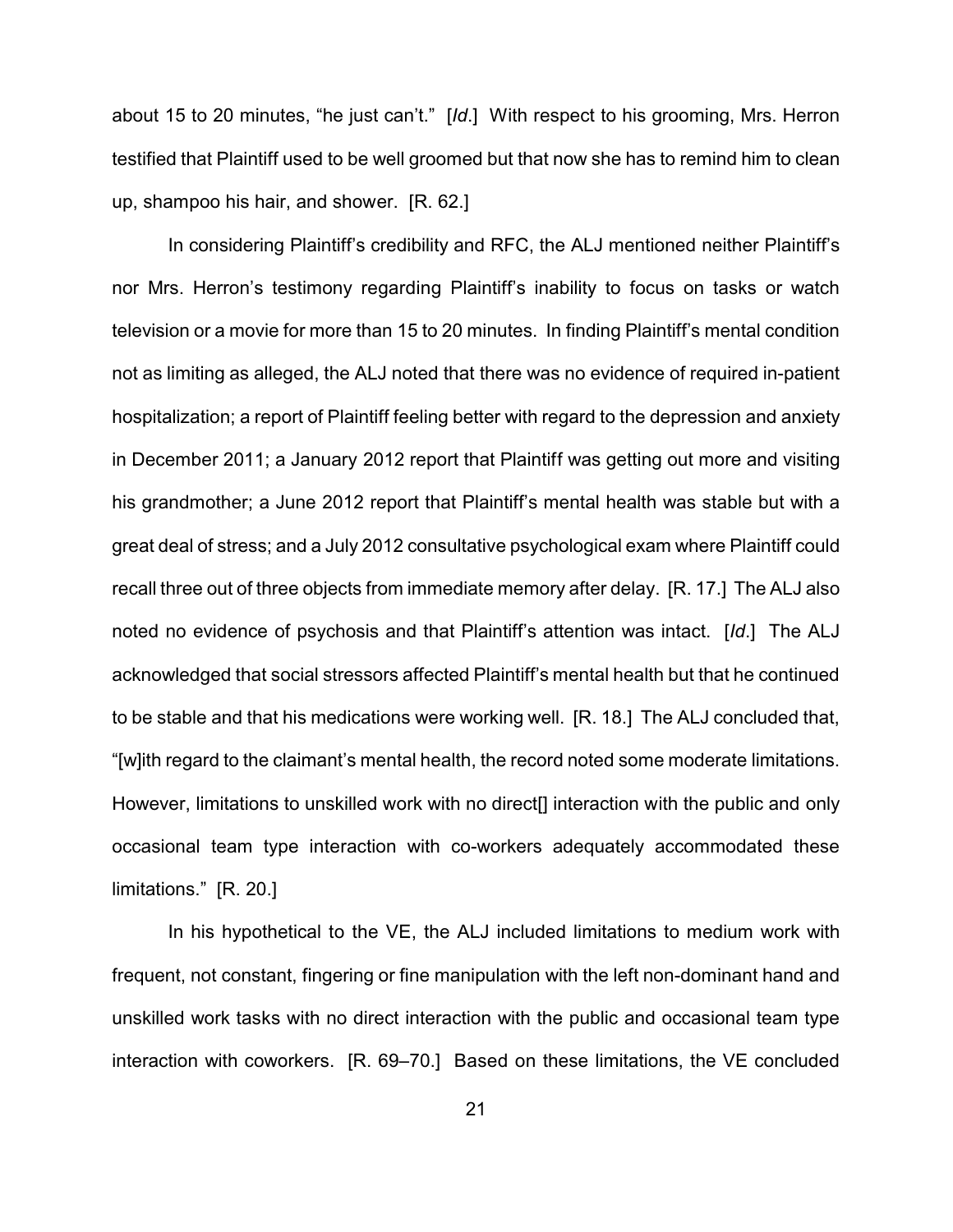there was work available in the national economy. [R. 70.] If Plaintiff was unable to maintain contact with coworkers and/or supervisors for more than an hour or two out of the day, the VE concluded there would be no jobs available for Plaintiff. [R. 72.]

The Court understands the ALJ is not required to mention his evaluation of Mrs. Herron's testimony under circumstances where her testimony "merely repeats the allegations of a Plaintiff's own testimony and is likewise contradicted by the same objective evidence discrediting the plaintiff's testimony"; however, the Court is unable to find the ALJ's reasoning for dismissing the testimony of record by either Plaintiff or Mrs. Herron regarding Plaintiff's inability to focus for long periods of time and/or to be around people outside of his immediate family. Although the ALJ cites treatment notes indicating Plaintiff's attention was intact, there is no discussion regarding whether this finding was sufficient to support a conclusion that Plaintiff possessed the concentration, persistence, or pace to work for eight hours a day.

The Court finds Plaintiff's argument that the ALJ erred in considering the testimony of Mrs. Herron persuasive in that the ALJ did not adequately explain the consideration and dismissal of Plaintiff's claims of limitations in his ability to persist or stay on task for eight hours during a work day. Either the ALJ found the testimony was worthy of no weight and failed to explain the basis for that reasoning or the ALJ failed to consider this evidence. In sum, the ALJ's decision fails to logically explain how Plaintiff's RFC was determined. Accordingly, the Court is unable to conclude that the ALJ's decision with respect to the RFC assessment is supported by substantial evidence. Consequently, remand for further explanation by the ALJ is necessary.

22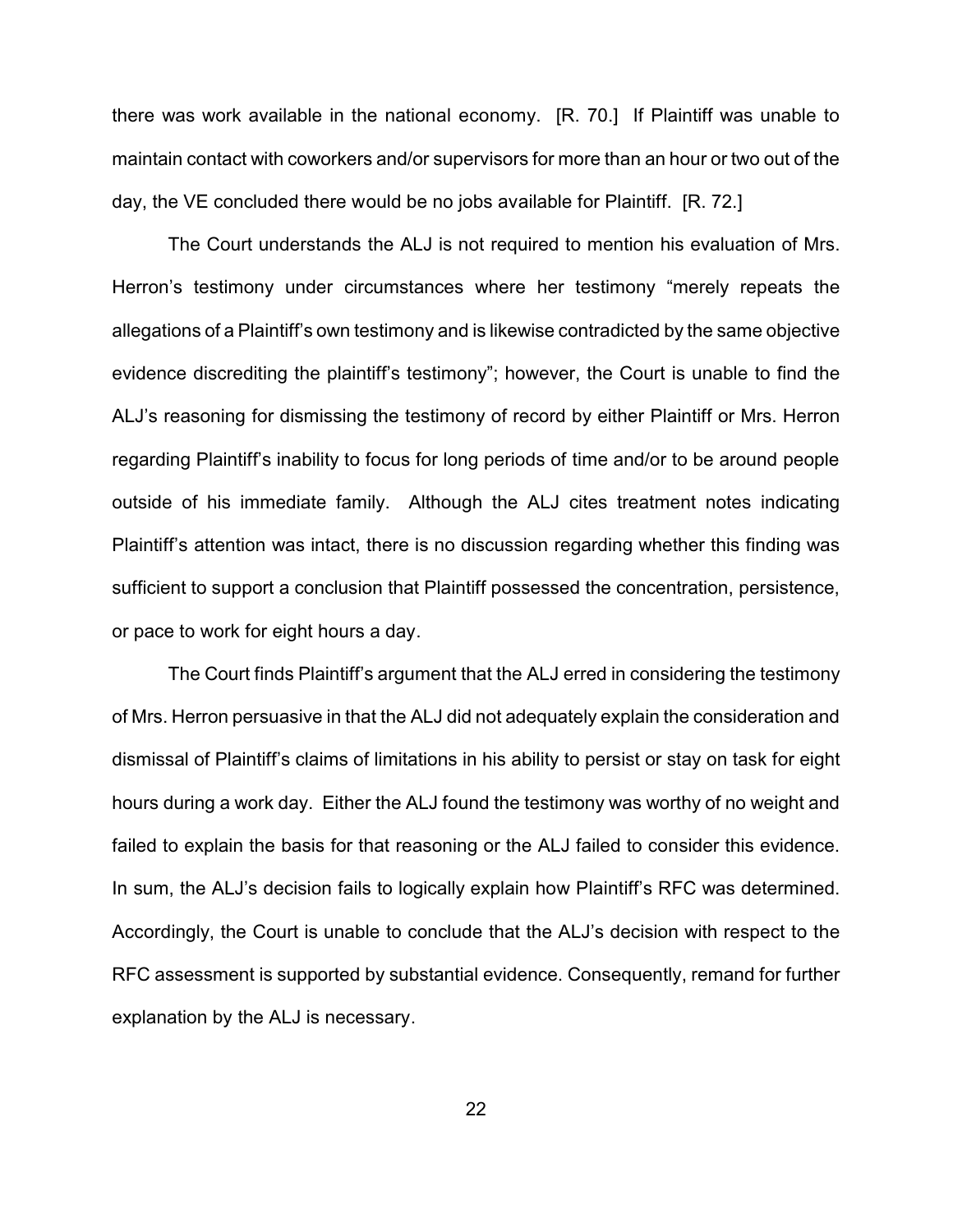#### **Remaining Allegations of Error**

Because the Court found the ALJ's failure to properly explain the consideration of testimony by Plaintiff and Mrs. Herron related to Plaintiff's limitations in concentration is sufficient grounds to remand this matter for further consideration, the Court declines to address Plaintiff's remaining allegations of error. On remand, however, the ALJ should take Plaintiff's remaining allegations of error into consideration. The Court notes that although the ALJ appeared to account for Plaintiff's mental impairments by limiting him to unskilled work, the Fourth Circuit Court of Appeals' holding in *Mascio v. Colvin* , 780 F.3d 632, 638 (4th Cir. 2015), may require the ALJ to do more.<sup>8</sup> On remand, the ALJ is directed to explain the consideration of the effect of Plaintiff's moderate limitations in concentration on the RFC evaluation in accordance with *Mascio*, including presenting this limitation to the VE in determining the availability of work in the national economy for Plaintiff in light of all his medically supported limitations.

<sup>&</sup>lt;sup>8</sup>In *Mascio*, the claimant asserted that the ALJ presented a legally insufficient hypothetical to the VE because it failed to include the claimant's mental limitations. 780 F.3d at 637. The ALJ found the claimant had an adjustment disorder and also that she had moderate difficulties with concentration, persistence, or pace as a side effect of her pain medication. *Id.* at 638. However, the ALJ did not include anything about the claimant's mental limitations in the hypothetical to the VE. *Id.* at 637. The court agreed with other circuits that have held that "an ALJ does not account 'for a claimant's limitations in concentration, persistence, and pace by restricting the hypothetical question to simple, routine tasks or unskilled work,'" *id.* at 638 (citing *Winschel v. Comm'r of Soc. Sec.*, 631 F.3d 1176, 1180 (11th Cir. 2011) (noting that the Eleventh Circuit joined the Third, Seventh, and Eighth Circuits)), and remanded the case because the ALJ gave no explanation as to why the claimant's moderate limitation in concentration, persistence, or pace did not translate into a limitation in her RFC, *id.*